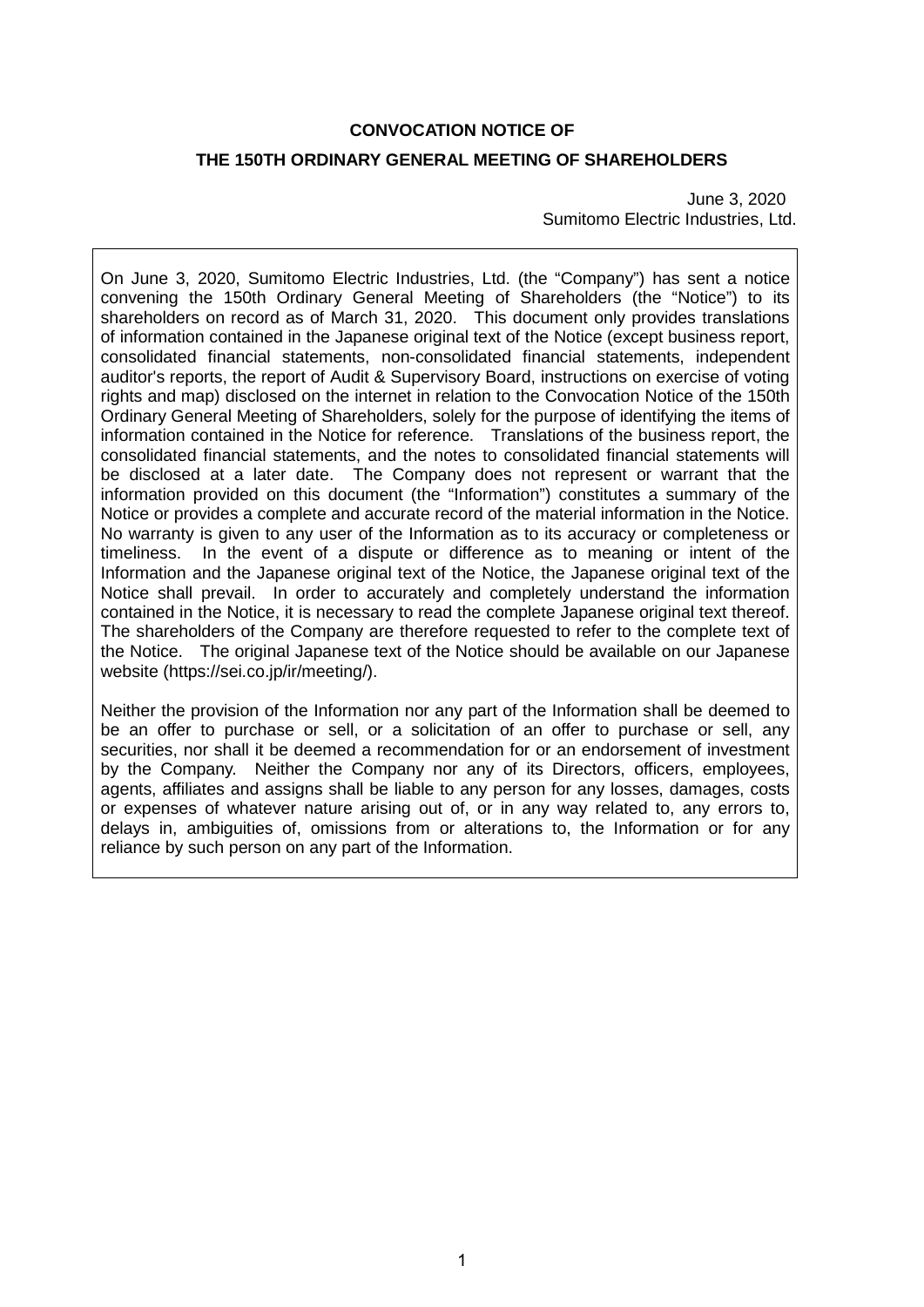(Translation)

Securities Code: 5802 June 3, 2020

To the Shareholders

Sumitomo Electric Industries, Ltd. 5-33, Kitahama 4-chome Chuo-ku, Osaka Represented by: Osamu Inoue President

## **CONVOCATION NOTICE OF THE 150TH ORDINARY GENERAL MEETING OF SHAREHOLDERS**

We are pleased to hereby inform you that the 150th Ordinary General Meeting of Shareholders (the "Meeting") will be held as set forth below.

In addition to attending the Meeting, you have an option to exercise your voting rights in writing or by electromagnetic means (the Internet, etc.). We cordially request that you exercise your voting rights (in doing so, please follow the "Instructions Regarding Voting" set forth on page 3 [of the Japanese original text]) by 5:15 p.m. of June 24, 2020 (Wednesday), after examining the Reference Documents regarding the Ordinary General Meeting of Shareholders set out below.

- **1. Date:** June 25, 2020 (Thursday) at 10:00 a.m.
- **2. Place:** "The Grand Ballroom" 2nd floor The Ritz-Carlton, Osaka 5-25, Umeda 2-chome, Kita-ku, Osaka

## **3. Purposes of the Meeting:**

#### Matters to be reported

- 1. Reporting on the Business Report, the Consolidated Financial Statements and the results of the examination of the Consolidated Financial Statements by the Accounting Auditor and the Audit & Supervisory Board for the 150th fiscal year (from April 1, 2019 to March 31, 2020)
- 2. Reporting on the Non-Consolidated Financial Statements for the 150th fiscal year (from April 1, 2019 to March 31, 2020)

#### Matters to be resolved

| First item:  | Disposition of surplus                                                                                           |
|--------------|------------------------------------------------------------------------------------------------------------------|
|              | Second item: Partial amendments to the Articles of Incorporation                                                 |
| Third item:  | Appointment of twelve (12) Directors due to expiration of the term of office<br>for all of the current Directors |
| Fourth item: | Appointment of one (1) Audit & Supervisory Board Member                                                          |
| Fifth item:  | Payment of bonus to the Directors                                                                                |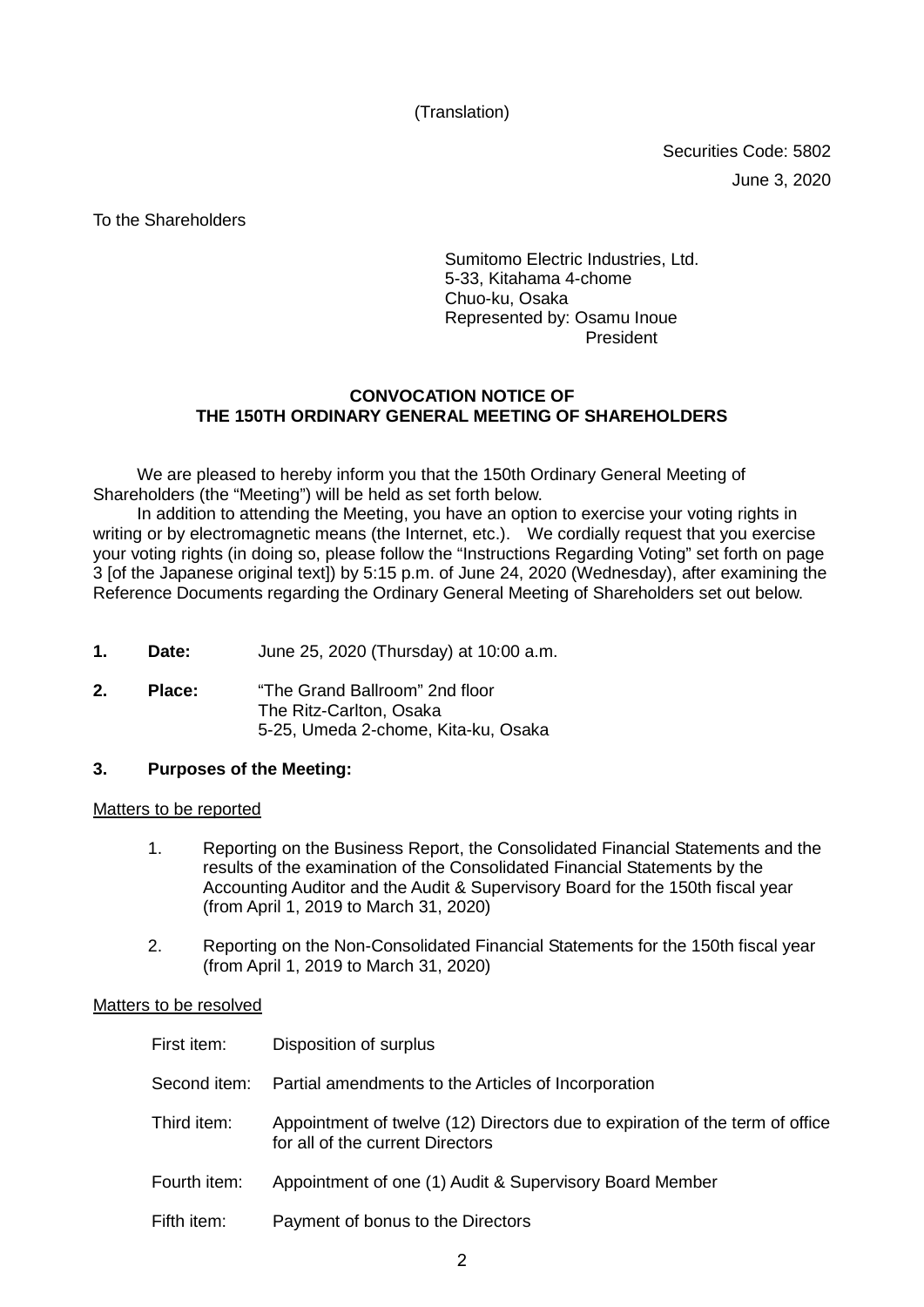- \* Substitutions are allowed only when the proxy is the Company's shareholder with voting rights, and one person for each shareholder. (The proxy must bring not only the "Voting Instruction Form" of the shareholder but also a certification for his or her authority.)
- \* The notes to the consolidated financial statements and the notes to non-consolidated financial statements, which are a part of the documents that should be provided together with this Notice, are disclosed through postings on our website (https://sei.co.jp/ir/) pursuant to laws and regulations and the provision of Article 15 of the Articles of Incorporation, and are therefore not described in the attachment to this Notice. Accordingly, the consolidated financial statements and the non-consolidated financial statements attached to this Notice are part of the consolidated financial statements and the non-consolidated financial statements that were subject to audit by the Audit & Supervisory Board Members for the purpose of an auditors' report, as well as an audit by the Accounting Auditor for the purpose of an accounting auditor's report.
- \* When the reference documents regarding the ordinary general meeting of shareholders, the business report, the consolidated financial statements or the non-consolidated financial statements need modification by the day before the Meeting, we will notify the shareholders in writing by mail or by notice on our website (https://sei.co.jp/ir/).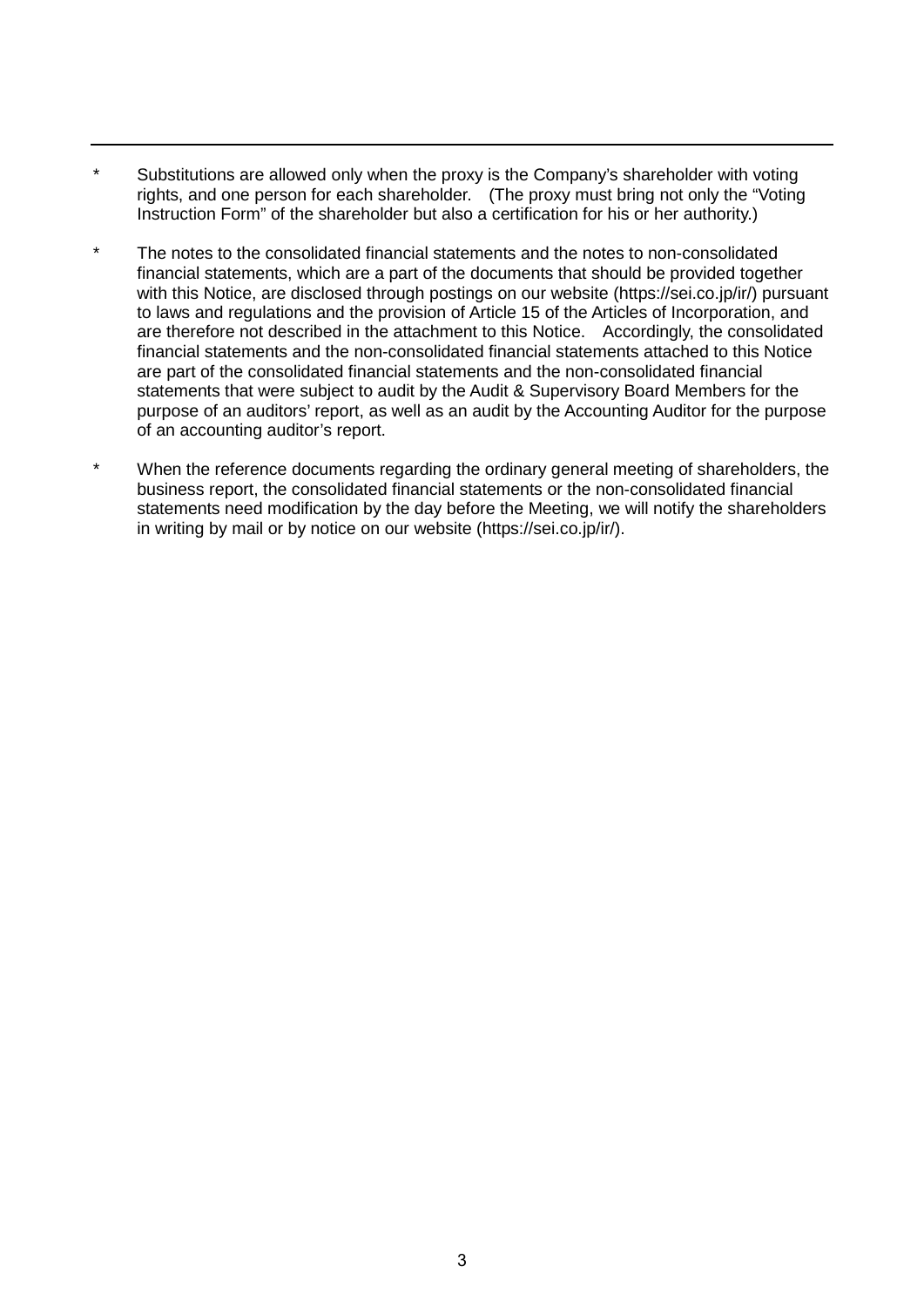# (Translation)

# **REFERENCE DOCUMENTS REGARDING THE ORDINARY GENERAL MEETING OF SHAREHOLDERS**

Agendas and Reference Information

# **First item: Disposition of surplus**

Based on maintenance of stable dividends, the Company has the basic policy of making distribution of profits to shareholders after taking into consideration the consolidated business results, the dividend payout ratio, the accumulation level of the retained earnings and other matters.

As for the year-end dividend for the 150th fiscal year, in consideration of the business results for this fiscal year and other matters, the Company proposes to distribute in the amount of sixteen yen (¥16) per share, which is eight yen (¥8) year-end dividend per share less than that of the preceding fiscal year. As a result, the dividend for this fiscal year, including the interim dividend (twenty-four yen (¥24)), is forty yen (¥40) per share, which is eight yen (¥8) per share less than that of the preceding fiscal year.

- 1. Matters concerning the year-end dividend
	- (1) Type of properties to be distributed:

Cash

(2) Matter concerning the allocation of properties to be distributed and the total amount thereof:

Sixteen yen (¥16) per ordinary share of the Company Total amount of dividends: 12,481,293,904 yen

(3) Effective date of distribution of surplus:

June 26, 2020

2. Other matters concerning the disposition of surplus

Not applicable.

## **Second item: Partial Amendments to the Articles of Incorporation**

- 1. Reasons for amendments
	- (1) The Company intends to amend, delete, or otherwise change Article 3 of the current Articles of Incorporation, in order to make it consistent with the present state of the Company's businesses as well as to correspond to the amended laws and regulations.
	- (2) The Company intends to shorten the term of office of Directors from two (2) years to one (1) year, and thus to amend Article 20 of the current Articles of Incorporation, for purposes such as further strengthening our corporate governance by, e.g., establishing a management system capable of responding to future changes in the business environment, further clarifying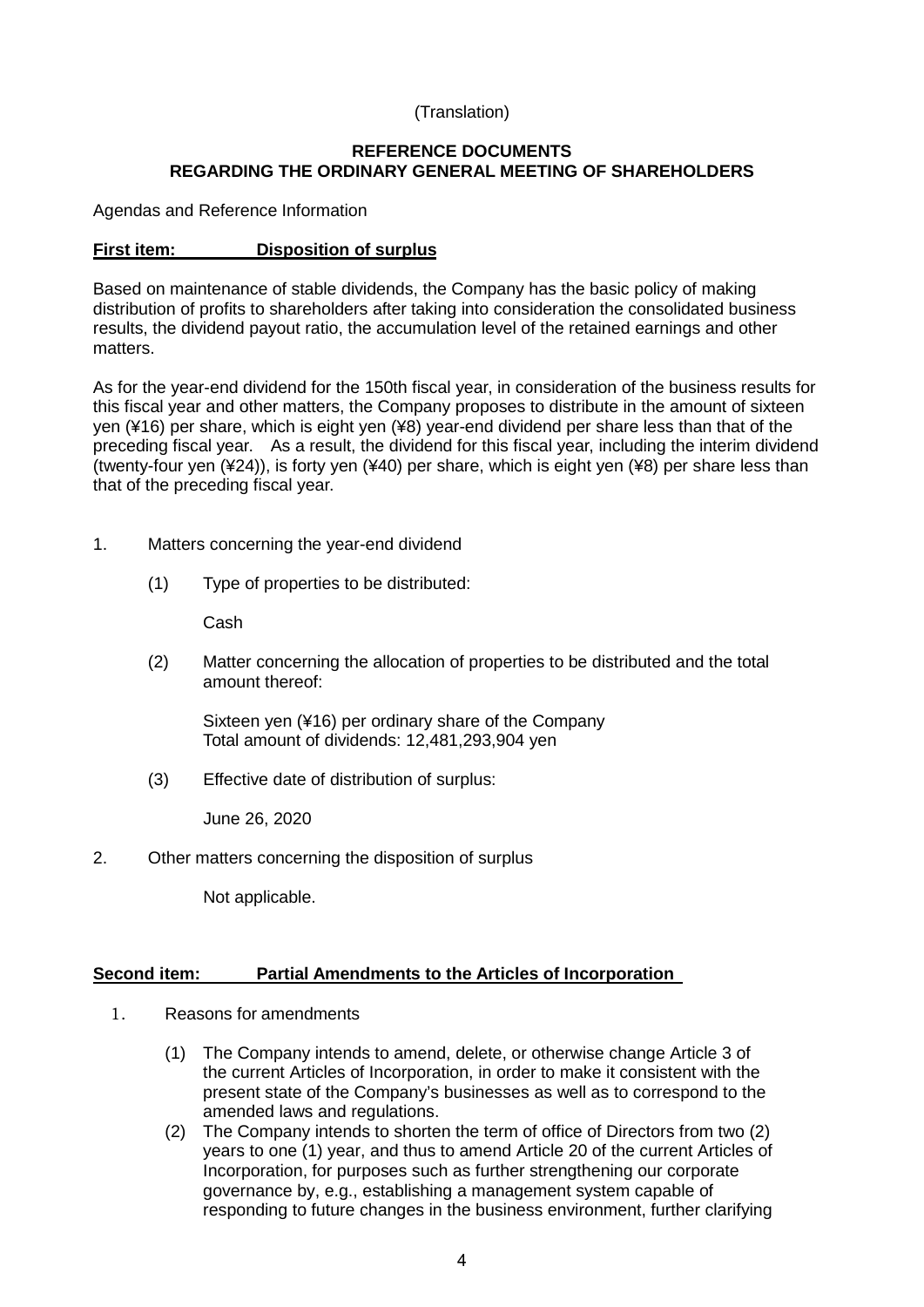management responsibilities, and increasing opportunities for shareholders to place their trust in the Company.

2. Substance of the amendments

The substance of the amendments is as follows.

|            | Current Articles of Incorporation                                                                                                                                           | Amendment proposal                                                                                                                                                                 |  |
|------------|-----------------------------------------------------------------------------------------------------------------------------------------------------------------------------|------------------------------------------------------------------------------------------------------------------------------------------------------------------------------------|--|
| Article 3  | (Purpose)                                                                                                                                                                   | Article 3<br>(Purpose)                                                                                                                                                             |  |
|            | The Purpose of the Company shall be to<br>operate the following businesses:                                                                                                 | The Purpose of the Company shall be to<br>operate the following businesses:                                                                                                        |  |
| 1.         | Developing, manufacturing, processing<br>and selling the following products and<br>composite products.                                                                      | 1.<br>Developing, manufacturing, processing<br>and selling the following products and<br>composite products.                                                                       |  |
| (1)        | Electric wires and cables, optical fiber<br>cables and other products and<br>equipment for electric power<br>transmission and distribution or for<br>communication.         | (1)<br>Electric wires and cables, optical fiber<br>cables and other products and<br>equipment for electric power<br>transmission and distribution or for<br>communication.         |  |
| (2)        | Steel bars, wire rods, metal wires,<br>alloy wires, composite metal and<br>other metal products.                                                                            | (2)<br>Steel bars, wire rods, metal wires,<br>alloy wires, composite metal and<br>other metal products.                                                                            |  |
| (3)        | Hard alloy machine tools, machine<br>parts, electrical contacts and other<br>powder alloy products.                                                                         | (3)<br>Hard alloy machine tools, machine<br>parts, electrical contacts and other<br>powder alloy products.                                                                         |  |
| (4)        | Disc brakes, friction materials for<br>brakes and other brake-related<br>products.                                                                                          | [Deleted]                                                                                                                                                                          |  |
| (5)        | Rubber products, synthetic resin<br>products, industrial chemicals<br>(including poisonous substances and<br>dangerous substances) and other<br>products related thereto.   | (4)<br>Rubber products, synthetic resin<br>products, industrial chemicals<br>(including poisonous substances and<br>dangerous substances) and other<br>products related thereto.   |  |
| (6)        | Crystalline materials, special<br>porcelain and other materials related<br>thereto.                                                                                         | (5)<br>Crystalline materials, special<br>porcelain and other materials related<br>thereto.                                                                                         |  |
| <u>(7)</u> | Medical devices and supplies,<br>weighing instruments, measuring<br>instruments and other precision<br>machines and instruments.                                            | (6)<br>Medical devices and supplies,<br>weighing instruments, measuring<br>instruments and other precision<br>machines and instruments.                                            |  |
| (8)        | Electric machines and instruments,<br>communication machines and<br>instruments, electronic machines and<br>instruments and other general- use<br>machines and instruments. | Electric machines and instruments,<br>(7)<br>communication machines and<br>instruments, electronic machines and<br>instruments and other general- use<br>machines and instruments. |  |
| (9)        | Accessories, parts, raw materials<br>and software of such aforementioned<br>products.                                                                                       | (8)<br>Accessories, parts, raw materials<br>and software of such aforementioned<br>products.                                                                                       |  |
| 2.         | Design, manufacture and sale of<br>application facilities or devices for the<br>products mentioned in the preceding<br>Item.                                                | 2.<br>Design, manufacture and sale of<br>application facilities or devices for the<br>products mentioned in the preceding<br>Item.                                                 |  |

(Underlined are the portions amended.)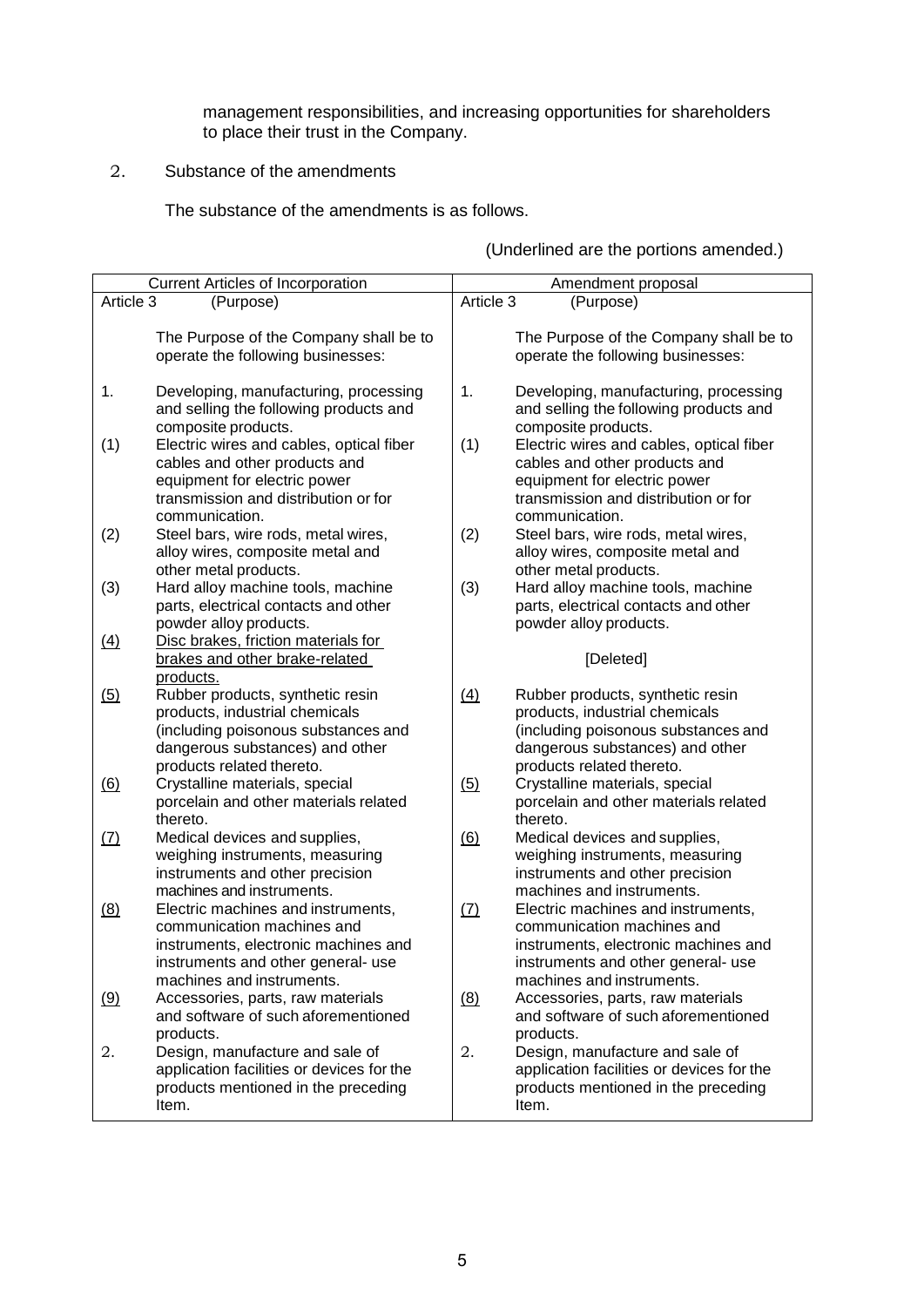| <b>Current Articles of Incorporation</b>                     | Amendment proposal                               |
|--------------------------------------------------------------|--------------------------------------------------|
| 3.<br>Design, supervision and contracting of                 | 3.<br>Design, supervision and contracting of     |
| civil engineering, construction work,                        | civil engineering, construction work,            |
| electrical work and other works.                             | electrical work and other works.                 |
| 4.<br>Research and development relating to                   | 4.<br>Research and development relating to       |
| biotechnology and the undertaking                            | biotechnology and the undertaking                |
| thereof.                                                     | thereof.                                         |
| 5.<br>Generation and supply of electricity.                  | 5.<br>Generation and supply of electricity.      |
| 6.<br>Transfer of and assistance for                         | 6.<br>Transfer of and assistance for             |
| technology, know-how and other                               | technology, know-how and other                   |
| information related to each of the                           | information related to each of the               |
| preceding Items.                                             | preceding Items                                  |
| 7.<br>Lease of products listed in Item 1 and                 | 7.<br>Lease of products listed in Item 1 and     |
| lease of application facilities and devices                  | lease of application facilities and devices      |
| listed in Item 2, and undertaking the                        | listed in Item 2, and undertaking the            |
| maintenance and administration thereof.                      | maintenance and administration thereof.          |
| 8.<br>Services related to information                        | 8.<br>Services related to information            |
| processing, information                                      | processing, information                          |
| communication and information                                | communication and information                    |
| supply.                                                      | supply.                                          |
| Sale of sports goods, office supplies<br>9.                  | 9.<br>Sale of sports goods, office supplies      |
| and kitchenware.                                             | and kitchenware.                                 |
| 10.<br>Management of training facilities.                    | 10.<br>Management of training facilities.        |
| 11.<br>Sale, administration, lease and                       | 11.<br>Sale, administration, lease and           |
| brokerage of real estate.                                    | brokerage of real estate.                        |
| 12.<br>Travel agency, printing service, damage               | 12.<br>Travel agency, printing service, damage   |
| insurance agency, general manpower                           | insurance agency, manpower                       |
| dispatching business and special                             | dispatching business, forwarding                 |
| manpower dispatching business                                | business, customs agency,                        |
| pursuant to Manpower Dispatching                             | measurement and analysis of                      |
| Business Law, forwarding business,                           | environment, and consulting service              |
| customs agency, measurement and                              | related to achievement of international          |
| analysis of environment, and consulting                      | environmental standards.                         |
| service related to achievement of                            |                                                  |
| international environmental standards.                       |                                                  |
| 13.<br>Investment in other businesses                        | 13.<br>Investment in other businesses            |
| necessary for running the                                    | necessary for running the                        |
| businesses.                                                  | businesses.                                      |
| 14.<br>All businesses incidental to, relating to             | 14.<br>All businesses incidental to, relating to |
| or promoting each of the Items                               | or promoting each of the Items                   |
| mentioned above.                                             | mentioned above.                                 |
|                                                              |                                                  |
| Article 20<br>(Terms of Office of Directors)                 | Article 20<br>(Terms of Office of Directors)     |
|                                                              |                                                  |
| The terms of office of Directors shall<br><u>1)</u>          | The terms of office of Directors shall           |
| expire with the termination of the                           | expire with the termination of the               |
| <b>Ordinary General Meeting of</b>                           | <b>Ordinary General Meeting of</b>               |
| Shareholders called in respect of the                        | Shareholders called in respect of the            |
| final business year ending within two (2)                    | final business year ending within one (1)        |
| years after their election.                                  | year after their election.                       |
| The term of office of a Director selected<br>$\overline{2)}$ | [Deleted]                                        |
| to meet an increase in the number of                         |                                                  |
| Directors or to fill a vacancy created by                    |                                                  |
| retirement shall be until the expiration of                  |                                                  |
| the term of the other Directors then in                      |                                                  |
| office.                                                      |                                                  |
|                                                              |                                                  |
|                                                              |                                                  |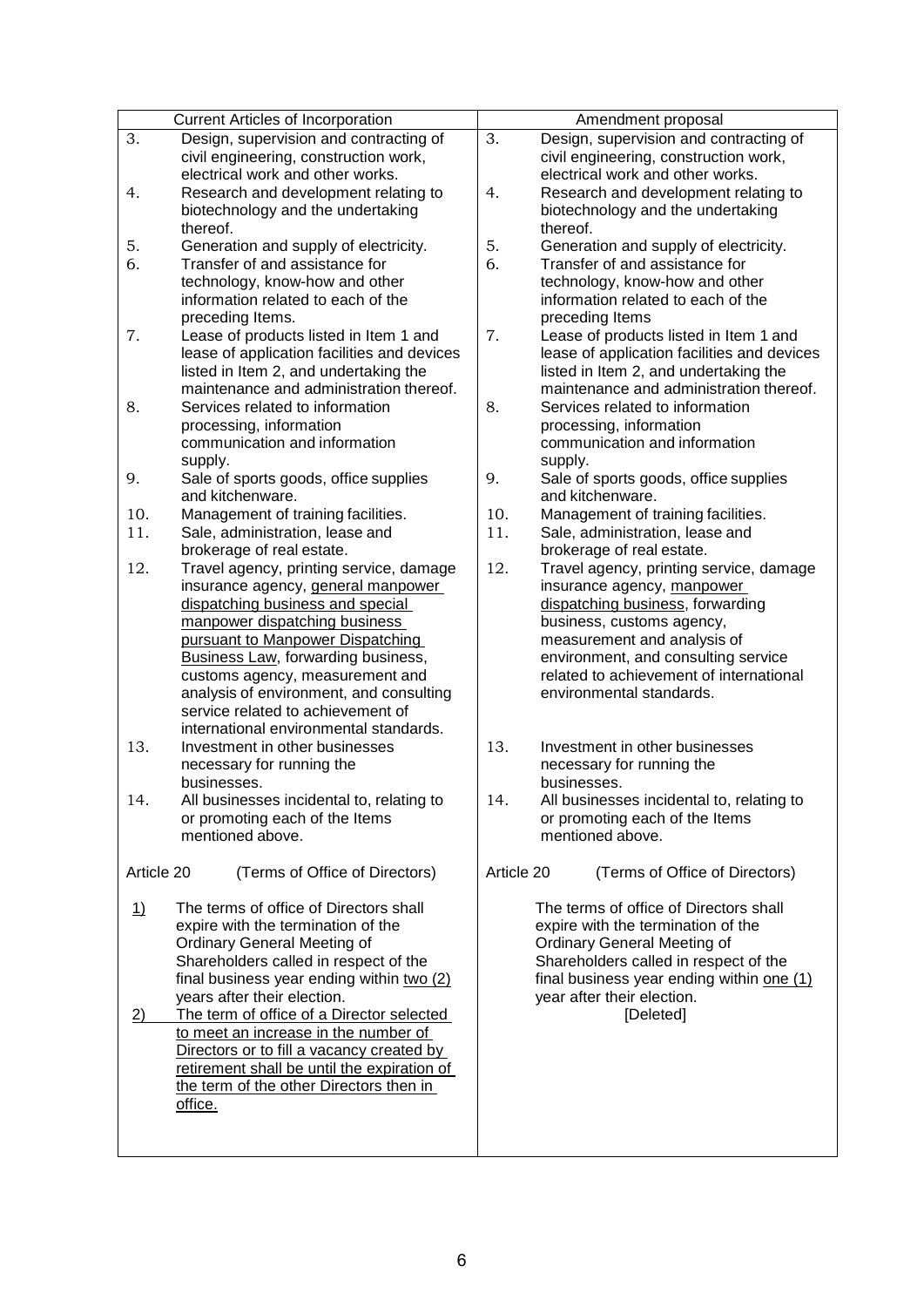# **Third item: Appointment of twelve (12) Directors due to the expiration of the term of office for all of the current Directors**

The term of office for all thirteen (13) current Directors will expire upon the closing of this Meeting. Approval is hereby requested for the appointment of twelve (12) Directors.

The nominees for the offices of Directors are as stated on pages 9 to 21.

## [*Reference Information*] List of Nominees for Directors

| <b>Nominee</b> | <b>Name</b>            |         | Position and Areas of Responsibility in the                                                                                                                                                                                          | Number of          |
|----------------|------------------------|---------|--------------------------------------------------------------------------------------------------------------------------------------------------------------------------------------------------------------------------------------|--------------------|
| <b>Number</b>  |                        |         | Company<br>(as of June 3, 2020)                                                                                                                                                                                                      | Times<br>Attending |
|                |                        |         |                                                                                                                                                                                                                                      | Board of           |
|                |                        |         |                                                                                                                                                                                                                                      | <b>Directors</b>   |
|                |                        |         |                                                                                                                                                                                                                                      | Meetings           |
|                |                        |         |                                                                                                                                                                                                                                      | (FY2019)           |
| 1              | Masayoshi<br>Matsumoto | Reappt. | Chairman of the Board of Directors                                                                                                                                                                                                   | 13/13              |
| $\mathbf 2$    | Osamu Inoue            | Reappt. | President                                                                                                                                                                                                                            | 13/13              |
| $\overline{3}$ | Mitsuo Nishida         | Reappt. | <b>Executive Vice President</b>                                                                                                                                                                                                      | 13/13              |
|                |                        |         | General Manager, Manufacturing<br>Management & Engineering Unit                                                                                                                                                                      |                    |
|                |                        |         | General Manager, Automotive<br><b>Business Unit</b>                                                                                                                                                                                  |                    |
| $\overline{4}$ | Nozomi                 | Reappt. | <b>Executive Vice President</b>                                                                                                                                                                                                      | 13/13              |
|                | Ushijima               |         | General Manager, Advanced Materials<br><b>Business Unit</b>                                                                                                                                                                          |                    |
|                |                        |         | Electronics Group (Fine Polymer Division,<br><b>Water Processing Division)</b>                                                                                                                                                       |                    |
| 5              | Yoshitomo              | Reappt. | Senior Managing Director                                                                                                                                                                                                             | 13/13              |
|                | Kasui                  |         | Deputy General Manager,<br>Manufacturing Management &<br><b>Engineering Unit (Safety &amp;</b><br>Environment)                                                                                                                       |                    |
|                |                        |         | Corporate Staff Group (Compliance &<br>Risk Management, Administration,<br>Tokyo Administration, Secretary,<br>Human Resources, Human Resources<br>Development, Corporate Planning,<br>Internal Auditing, Security Trade<br>Control) |                    |
| 6              | Akira                  | Reappt. | Senior Managing Director                                                                                                                                                                                                             | 13/13              |
|                | <b>Nishimura</b>       |         | General Manager, Infocommunications<br><b>Business Unit</b>                                                                                                                                                                          |                    |
|                |                        |         | <b>Electronics Group (Flexible Printed</b><br>Circuits Division, Electronic Wire Division)                                                                                                                                           |                    |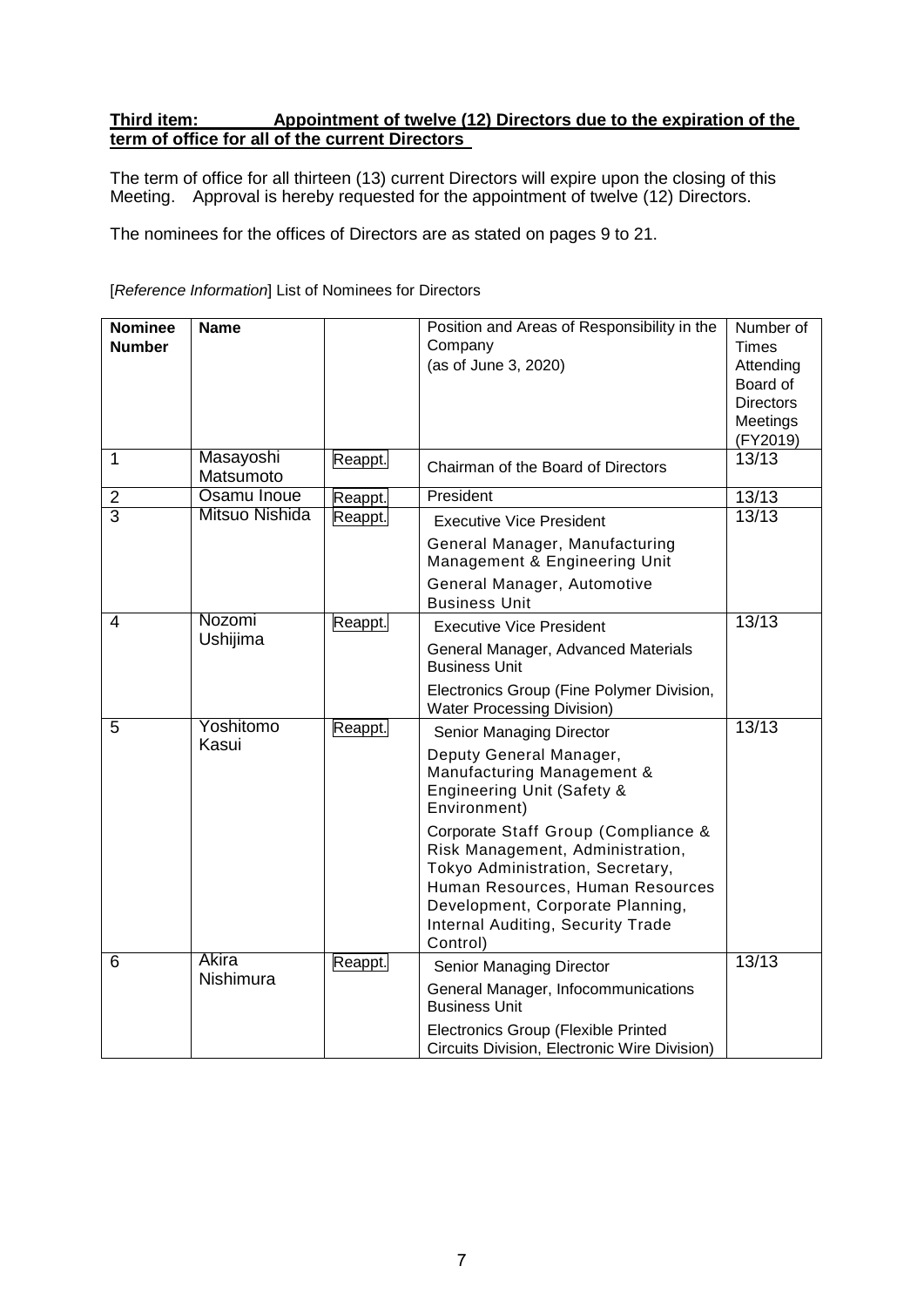| <b>Nominee</b><br><b>Number</b>                                                                                                                                                                    | <b>Name</b>                  |         | Position and Areas of Responsibility in the<br>Company<br>(as of June 3, 2020)                                                        | Number of<br><b>Times</b><br>Attending<br>Board of<br><b>Directors</b><br>Meetings |
|----------------------------------------------------------------------------------------------------------------------------------------------------------------------------------------------------|------------------------------|---------|---------------------------------------------------------------------------------------------------------------------------------------|------------------------------------------------------------------------------------|
| $\overline{7}$                                                                                                                                                                                     | <b>Hideo Hato</b>            | Reappt. | Senior Managing Director                                                                                                              | (FY2019)<br>13/13                                                                  |
|                                                                                                                                                                                                    |                              |         | General Manager, New Business<br>Development Unit                                                                                     |                                                                                    |
|                                                                                                                                                                                                    |                              |         | Deputy General Manager,<br>Automotive Business Unit (Systems<br>& Electronics Division)                                               |                                                                                    |
|                                                                                                                                                                                                    |                              |         | Corporate Staff Group (Legal, Public<br>Relations, Intellectual Property, Security<br><b>Trade Control)</b>                           |                                                                                    |
|                                                                                                                                                                                                    |                              |         | <b>Environment and Energy Group (Energy</b><br>System Division)                                                                       |                                                                                    |
| 8                                                                                                                                                                                                  | Masaki<br>Shirayama          | Reappt. | <b>Managing Director</b><br>General Manager, Electric Wire &<br>Cable, Energy Business Unit                                           | 13/13                                                                              |
| 9                                                                                                                                                                                                  | Nobuyuki<br>Kobayashi        | Reappt. | <b>Managing Director</b><br>Corporate Staff Group (Accounting,<br>Finance, Information Systems,<br>Procurement, Logistics Management) | 9/10                                                                               |
| 10                                                                                                                                                                                                 | <b>Hiroshi Sato</b>          | Reappt. | <b>Director</b><br>O/S<br>Ind. Officer                                                                                                | 13/13                                                                              |
| $\overline{11}$                                                                                                                                                                                    | <b>Michihiro</b><br>Tsuchiya | Reappt. | <b>Director</b><br>O/S<br>Ind. Officer                                                                                                | 12/13                                                                              |
| $\overline{12}$                                                                                                                                                                                    | Christina<br>Ahmadjian       | Reappt. | <b>Director</b><br>O/S<br>Ind. Officer                                                                                                | 12/13                                                                              |
| "Reappt." means a reappointed nominee; "O/S" means a nominee for Outside Director; and<br>"Ind. Officer" means a nominee for Independent Officer as defined by Tokyo Stock Exchange,<br>Inc., etc. |                              |         |                                                                                                                                       |                                                                                    |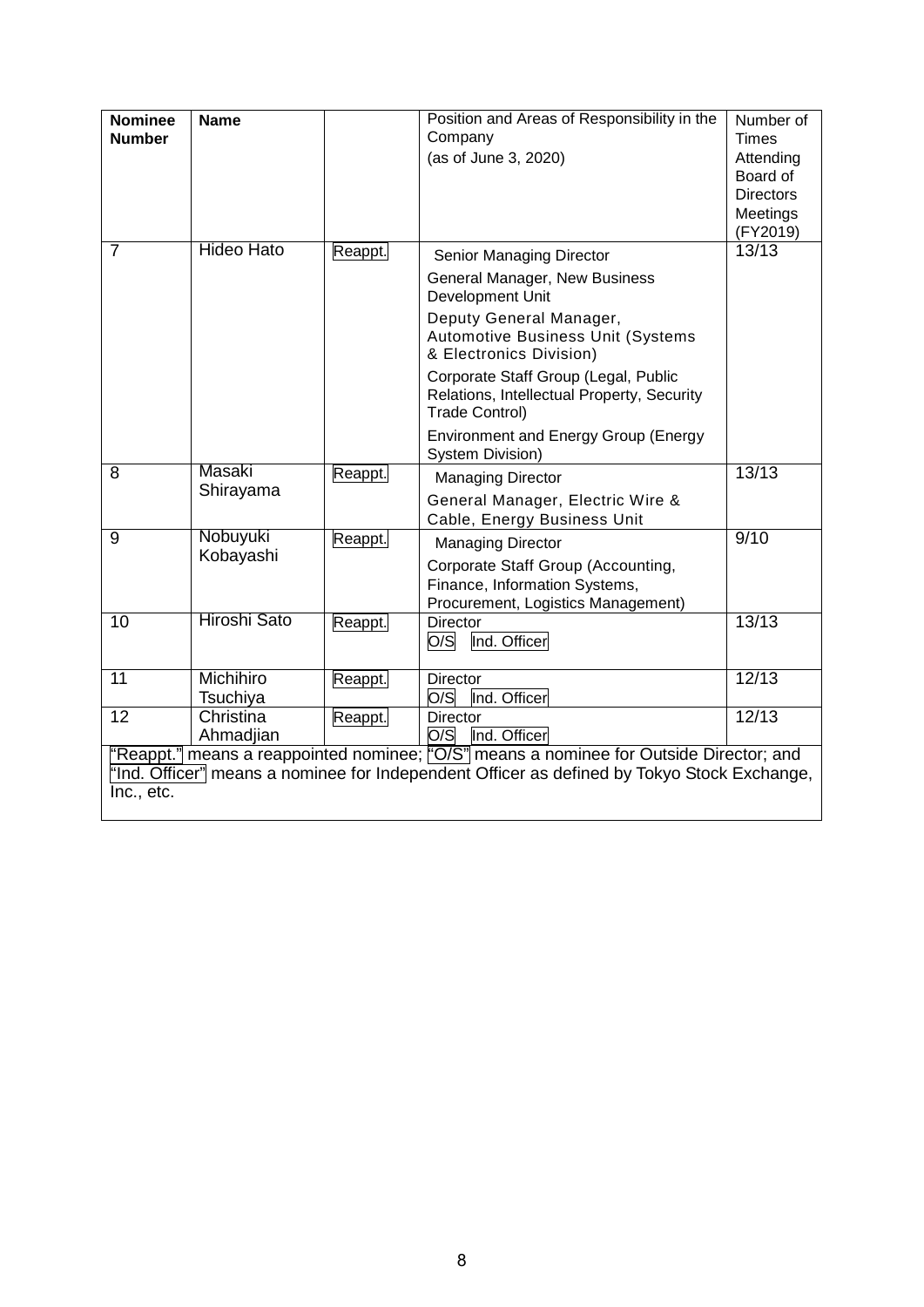| <b>Nominee</b><br><b>Number</b> |                                                                                                                                                                                                                                                                                                                                                                                                                                                   | Name (Birth Date)                                          | <b>Number of the Company Shares Owned</b>                                       |  |
|---------------------------------|---------------------------------------------------------------------------------------------------------------------------------------------------------------------------------------------------------------------------------------------------------------------------------------------------------------------------------------------------------------------------------------------------------------------------------------------------|------------------------------------------------------------|---------------------------------------------------------------------------------|--|
|                                 | Masayoshi Matsumoto<br>(September 18, 1944)                                                                                                                                                                                                                                                                                                                                                                                                       |                                                            | 62.800shares                                                                    |  |
|                                 |                                                                                                                                                                                                                                                                                                                                                                                                                                                   |                                                            | Career Summary, Position, Areas of Responsibility and Important Concurrent Post |  |
|                                 | Apr. 1967                                                                                                                                                                                                                                                                                                                                                                                                                                         | Joined the Company                                         |                                                                                 |  |
|                                 | Jun. 1997                                                                                                                                                                                                                                                                                                                                                                                                                                         | Director                                                   |                                                                                 |  |
|                                 | Jun. 1999                                                                                                                                                                                                                                                                                                                                                                                                                                         | <b>Managing Director</b>                                   |                                                                                 |  |
|                                 | Jun. 2003                                                                                                                                                                                                                                                                                                                                                                                                                                         | Senior Managing Director                                   |                                                                                 |  |
|                                 | Jun. 2004                                                                                                                                                                                                                                                                                                                                                                                                                                         | President                                                  |                                                                                 |  |
| 1                               | Jun. 2017                                                                                                                                                                                                                                                                                                                                                                                                                                         | Chairman of the Board of Directors                         |                                                                                 |  |
|                                 | (currently maintained)                                                                                                                                                                                                                                                                                                                                                                                                                            |                                                            |                                                                                 |  |
|                                 | Important Concurrent Post:                                                                                                                                                                                                                                                                                                                                                                                                                        |                                                            |                                                                                 |  |
|                                 |                                                                                                                                                                                                                                                                                                                                                                                                                                                   | Chairman, Kansai Economic Federation                       |                                                                                 |  |
|                                 |                                                                                                                                                                                                                                                                                                                                                                                                                                                   | Reason Why the Company Nominates the Nominee as a Director |                                                                                 |  |
|                                 | The Company has selected him as a nominee for the office of Director because he has been, as a<br>President since June 2004, and as a Chairman of the Board of Directors since June 2017, one of<br>the core members of the Company's management and the Company considers him to be qualified<br>for the office of Director in light of the Company's "Policy to Nominate Candidates for Director and<br>Audit & Supervisory Board Member, etc." |                                                            |                                                                                 |  |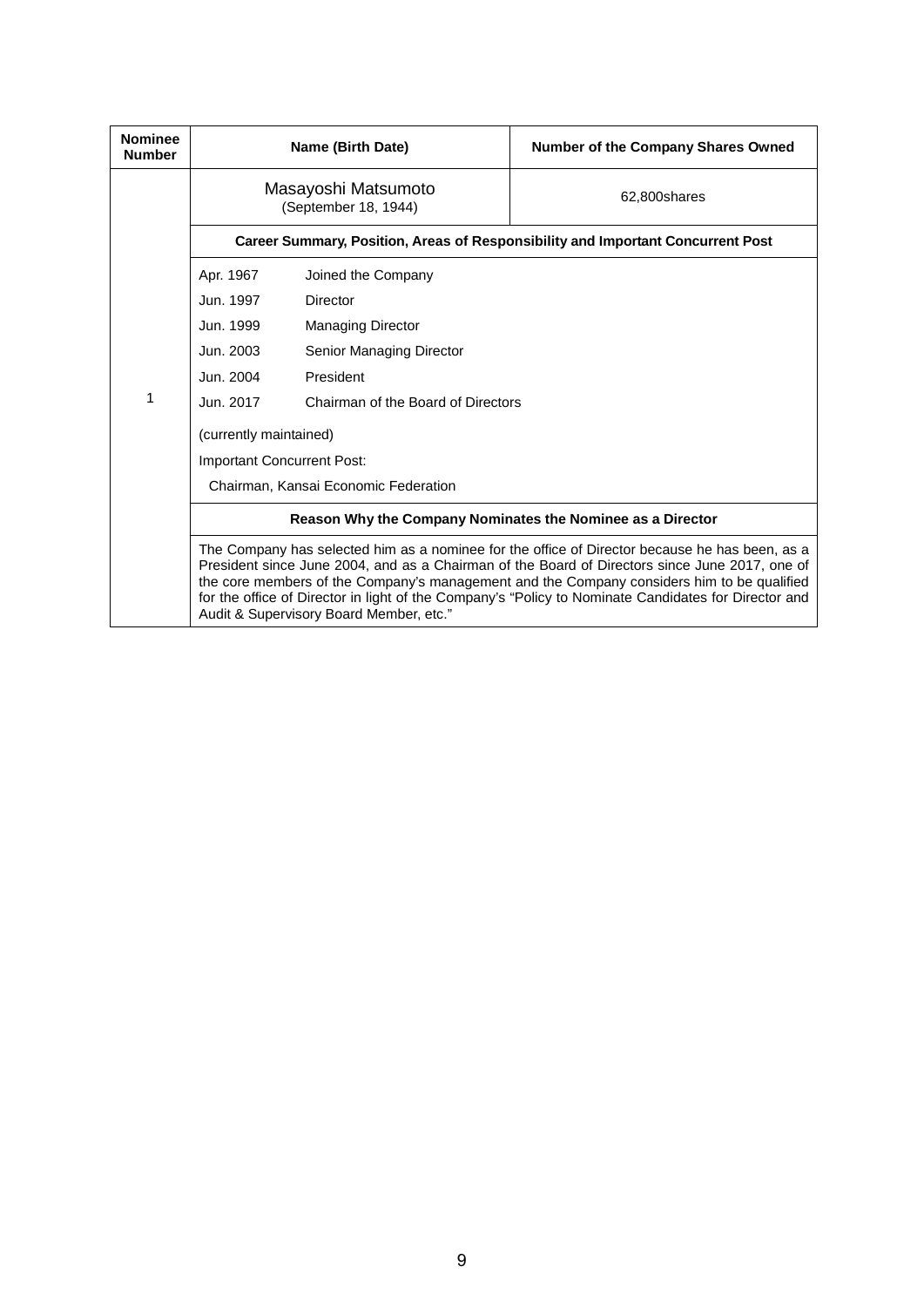| <b>Nominee</b><br><b>Number</b>                            |                                                                                                                                                                                                                                                                                                                                                                                   | Name (Birth Date)                                                                                                       | Number of the Company Shares Owned                                         |
|------------------------------------------------------------|-----------------------------------------------------------------------------------------------------------------------------------------------------------------------------------------------------------------------------------------------------------------------------------------------------------------------------------------------------------------------------------|-------------------------------------------------------------------------------------------------------------------------|----------------------------------------------------------------------------|
|                                                            |                                                                                                                                                                                                                                                                                                                                                                                   | Osamu Inoue<br>(August 25, 1952)                                                                                        | 33,610 shares                                                              |
|                                                            | Career Summary, Position, Areas of Responsibility and Important Concurrent Post                                                                                                                                                                                                                                                                                                   |                                                                                                                         |                                                                            |
|                                                            | Apr. 1975                                                                                                                                                                                                                                                                                                                                                                         | Joined the Company                                                                                                      |                                                                            |
| Jun. 2004<br><b>Executive Officer</b>                      |                                                                                                                                                                                                                                                                                                                                                                                   | Deputy General Manager, Automotive Business Unit                                                                        |                                                                            |
|                                                            | Jan. 2006                                                                                                                                                                                                                                                                                                                                                                         | Executive Officer, Sumitomo Wiring Systems, Ltd.                                                                        |                                                                            |
|                                                            | Jun. 2006                                                                                                                                                                                                                                                                                                                                                                         |                                                                                                                         | Director, Managing Executive Officer, Sumitomo Wiring Systems, Ltd.        |
|                                                            | Jun. 2007                                                                                                                                                                                                                                                                                                                                                                         |                                                                                                                         | Director, Senior Managing Executive Officer, Sumitomo Wiring Systems, Ltd. |
|                                                            | Jun. 2008                                                                                                                                                                                                                                                                                                                                                                         | Managing Director,<br>General Manager, Automotive Business Unit of the Company                                          |                                                                            |
| $\overline{2}$                                             | Apr. 2009                                                                                                                                                                                                                                                                                                                                                                         | Director of the Company<br>President, Sumitomo Electric Bordnetze GmbH (now known as Sumitomo<br>Electric Bordnetze SE) |                                                                            |
|                                                            | Jun. 2012                                                                                                                                                                                                                                                                                                                                                                         | Deputy General Manager, Automotive Business Unit of the Company<br>Director, President, Sumitomo Wiring Systems, Ltd.   |                                                                            |
|                                                            | Ap.r 2017                                                                                                                                                                                                                                                                                                                                                                         | Managing Executive Officer of the Company<br>Director, Sumitomo Wiring Systems, Ltd.                                    |                                                                            |
|                                                            | Jun. 2017                                                                                                                                                                                                                                                                                                                                                                         | President of the Company                                                                                                |                                                                            |
|                                                            | (currently maintained)                                                                                                                                                                                                                                                                                                                                                            |                                                                                                                         |                                                                            |
| Reason Why the Company Nominates the Nominee as a Director |                                                                                                                                                                                                                                                                                                                                                                                   |                                                                                                                         |                                                                            |
|                                                            | The Company has selected him as a nominee for the office of Director because he has been, as a<br>President, one of the core members of the Company's management since June 2017 and the<br>Company considers him to be qualified for the office of Director in light of the Company's "Policy to<br>Nominate Candidates for Director and Audit & Supervisory Board Member, etc." |                                                                                                                         |                                                                            |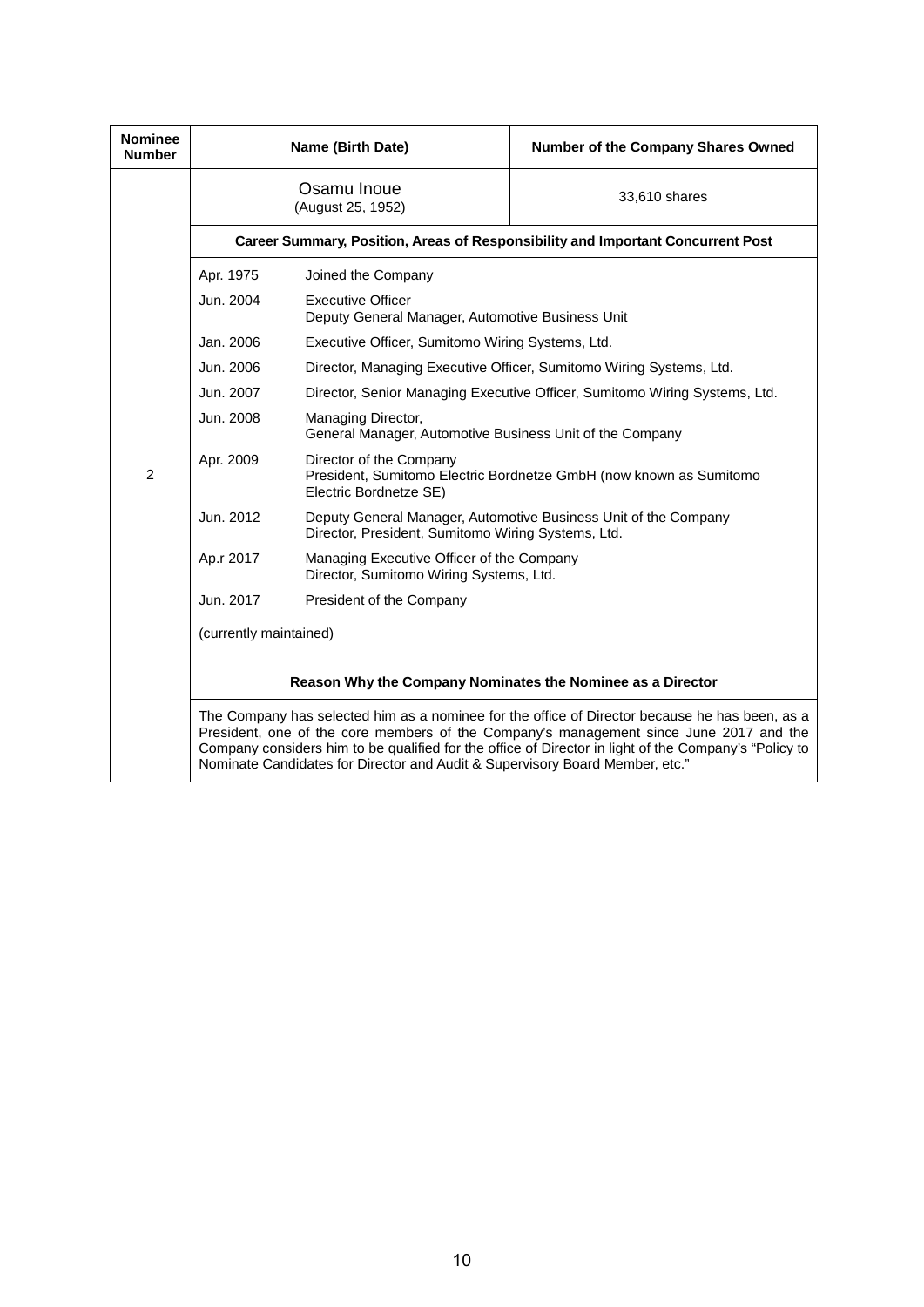| <b>Nominee</b><br><b>Number</b> | Name (Birth Date)                                                                                                                                                                    |                                                                              | Number of the Company Shares Owned                                                                                                                                                                                                                                                                                                                                                          |  |
|---------------------------------|--------------------------------------------------------------------------------------------------------------------------------------------------------------------------------------|------------------------------------------------------------------------------|---------------------------------------------------------------------------------------------------------------------------------------------------------------------------------------------------------------------------------------------------------------------------------------------------------------------------------------------------------------------------------------------|--|
|                                 |                                                                                                                                                                                      | Mitsuo Nishida<br>(February 11, 1948)                                        | 22,890 shares                                                                                                                                                                                                                                                                                                                                                                               |  |
|                                 |                                                                                                                                                                                      |                                                                              | Career Summary, Position, Areas of Responsibility and Important Concurrent Post                                                                                                                                                                                                                                                                                                             |  |
|                                 | Apr. 1972                                                                                                                                                                            | Joined the Company                                                           |                                                                                                                                                                                                                                                                                                                                                                                             |  |
|                                 | Jun. 2005                                                                                                                                                                            | Director, Senior Managing Executive Officer, Sumitomo Wiring Systems, Ltd.   |                                                                                                                                                                                                                                                                                                                                                                                             |  |
|                                 | Jun. 2007                                                                                                                                                                            | Managing Executive Officer,                                                  | Deputy General Manager, Automotive Business Unit of the Company                                                                                                                                                                                                                                                                                                                             |  |
|                                 | Apr. 2009                                                                                                                                                                            | Managing Executive Officer<br>General Manager, Automotive Business Unit      |                                                                                                                                                                                                                                                                                                                                                                                             |  |
|                                 | Jun. 2009                                                                                                                                                                            | <b>Managing Director</b><br>General Manager, Automotive Business Unit        |                                                                                                                                                                                                                                                                                                                                                                                             |  |
|                                 | Jun. 2010                                                                                                                                                                            | Senior Managing Director<br>General Manager, Automotive Business Unit        |                                                                                                                                                                                                                                                                                                                                                                                             |  |
|                                 | Jun. 2014                                                                                                                                                                            | <b>Executive Vice President</b><br>General Manager, Automotive Business Unit |                                                                                                                                                                                                                                                                                                                                                                                             |  |
| 3                               | Ditto<br>Apr. 2017<br>General Manager, Manufacturing Management & Engineering Unit                                                                                                   |                                                                              |                                                                                                                                                                                                                                                                                                                                                                                             |  |
|                                 | (currently maintained)                                                                                                                                                               |                                                                              |                                                                                                                                                                                                                                                                                                                                                                                             |  |
|                                 | Areas of Responsibility:                                                                                                                                                             |                                                                              |                                                                                                                                                                                                                                                                                                                                                                                             |  |
|                                 | General Manager, Manufacturing Management & Engineering Unit<br>General Manager, Automotive Business Unit                                                                            |                                                                              |                                                                                                                                                                                                                                                                                                                                                                                             |  |
|                                 | Important Concurrent Post:                                                                                                                                                           |                                                                              |                                                                                                                                                                                                                                                                                                                                                                                             |  |
|                                 | Chairman of Board of Directors, Sumitomo Wiring Systems, Ltd.<br>Chairman of the Board, Sumitomo Electric Wiring Systems, Inc.<br>Joint Representative Director, Kyungshin Co., Ltd. |                                                                              |                                                                                                                                                                                                                                                                                                                                                                                             |  |
|                                 |                                                                                                                                                                                      | Reason Why the Company Nominates the Nominee as a Director                   |                                                                                                                                                                                                                                                                                                                                                                                             |  |
|                                 | etc."                                                                                                                                                                                |                                                                              | The Company has selected him as a nominee for the office of Director because he has been, as<br>an Executive Vice President, one of the core members of the Company's management since June<br>2014 and the Company considers him to be qualified for the office of Director in light of the<br>Company's "Policy to Nominate Candidates for Director and Audit & Supervisory Board Member, |  |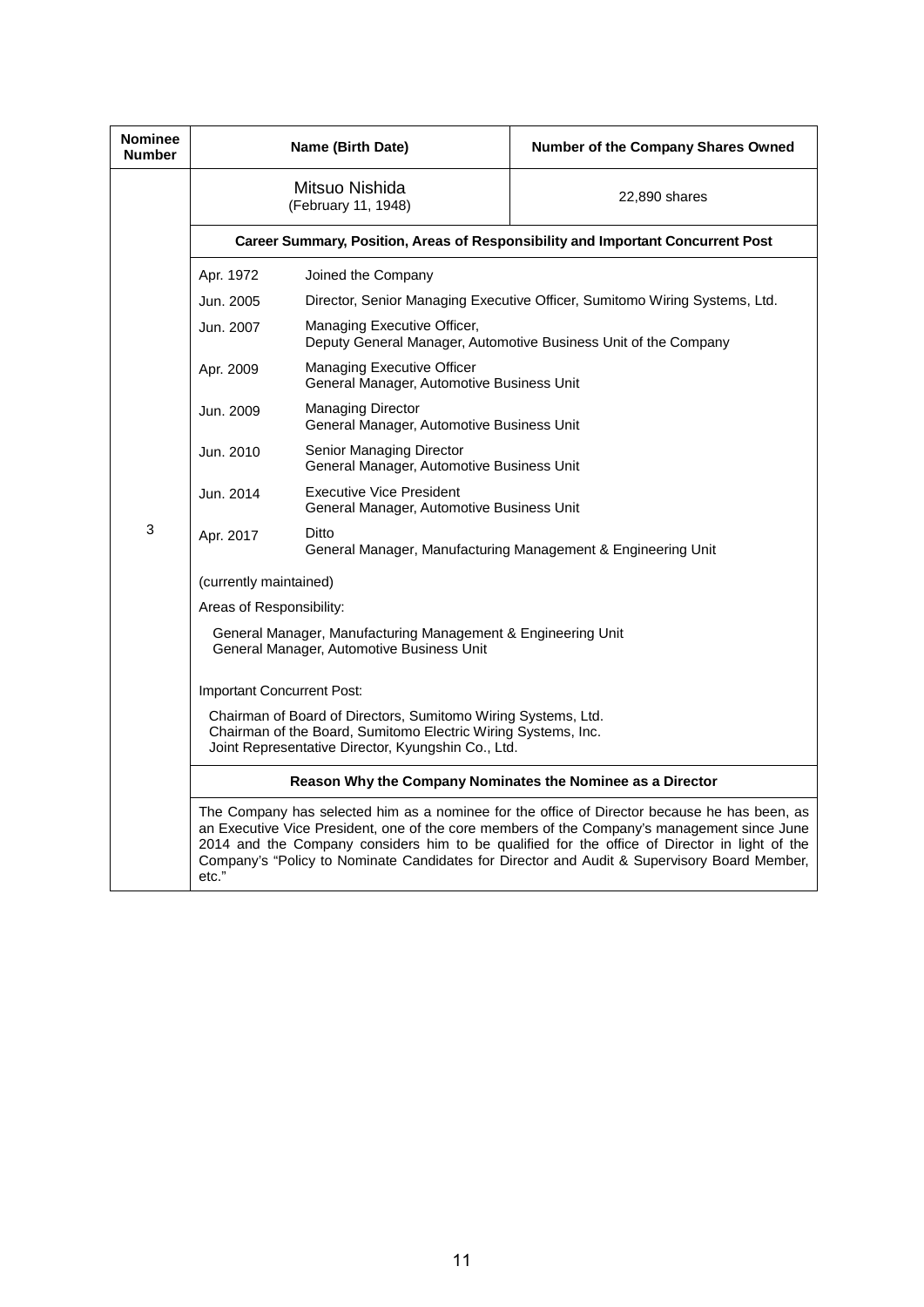| <b>Nominee</b><br><b>Number</b> |                                                                                                                                                                                                                                                                                                                                                                                                      | Name (Birth Date)                                                                    | Number of the Company Shares Owned                                              |  |
|---------------------------------|------------------------------------------------------------------------------------------------------------------------------------------------------------------------------------------------------------------------------------------------------------------------------------------------------------------------------------------------------------------------------------------------------|--------------------------------------------------------------------------------------|---------------------------------------------------------------------------------|--|
|                                 |                                                                                                                                                                                                                                                                                                                                                                                                      | Nozomi Ushijima<br>(May 21, 1957)                                                    | 23,400 shares                                                                   |  |
|                                 |                                                                                                                                                                                                                                                                                                                                                                                                      |                                                                                      | Career Summary, Position, Areas of Responsibility and Important Concurrent Post |  |
|                                 | Apr. 1980                                                                                                                                                                                                                                                                                                                                                                                            | Joined the Company                                                                   |                                                                                 |  |
|                                 | Jun. 2010                                                                                                                                                                                                                                                                                                                                                                                            | <b>Executive Officer</b><br>President and CEO, Sumitomo Electric Hardmetal Corp.     |                                                                                 |  |
|                                 | Jun. 2011                                                                                                                                                                                                                                                                                                                                                                                            | Ditto<br>Deputy General Manager, Industrial Materials Business Unit                  |                                                                                 |  |
|                                 | Jun. 2012                                                                                                                                                                                                                                                                                                                                                                                            | Managing Executive Officer<br>General Manager, Advanced Materials Business Unit      |                                                                                 |  |
|                                 | Jun. 2013                                                                                                                                                                                                                                                                                                                                                                                            | <b>Managing Director</b><br>General Manager, Advanced Materials Business Unit        |                                                                                 |  |
|                                 | Jun. 2017                                                                                                                                                                                                                                                                                                                                                                                            | Senior Managing Director<br>General Manager, Advanced Materials Business Unit        |                                                                                 |  |
| 4                               | Jun. 2019                                                                                                                                                                                                                                                                                                                                                                                            | <b>Executive Vice President</b><br>General Manager, Advanced Materials Business Unit |                                                                                 |  |
|                                 | (currently maintained)                                                                                                                                                                                                                                                                                                                                                                               |                                                                                      |                                                                                 |  |
|                                 | Areas of Responsibility:                                                                                                                                                                                                                                                                                                                                                                             |                                                                                      |                                                                                 |  |
|                                 | General Manager, Advanced Materials Business Unit<br>Electronics Group (Fine Polymer Division, Water Processing Division)                                                                                                                                                                                                                                                                            |                                                                                      |                                                                                 |  |
|                                 | Important Concurrent Post:                                                                                                                                                                                                                                                                                                                                                                           |                                                                                      |                                                                                 |  |
|                                 | Director, Sumitomo Electric Hardmetal Corp.<br>Director, Sumitomo Electric Sintered Alloy, Ltd.                                                                                                                                                                                                                                                                                                      |                                                                                      |                                                                                 |  |
|                                 | Reason Why the Company Nominates the Nominee as a Director                                                                                                                                                                                                                                                                                                                                           |                                                                                      |                                                                                 |  |
|                                 | The Company has selected him as a nominee for the office of Director because he has been, as<br>an Executive Vice President, one of the core members of the Company's management since June<br>2019 and the Company considers him to be qualified for the office of Director in light of the<br>Company's "Policy to Nominate Candidates for Director and Audit & Supervisory Board Member,<br>etc." |                                                                                      |                                                                                 |  |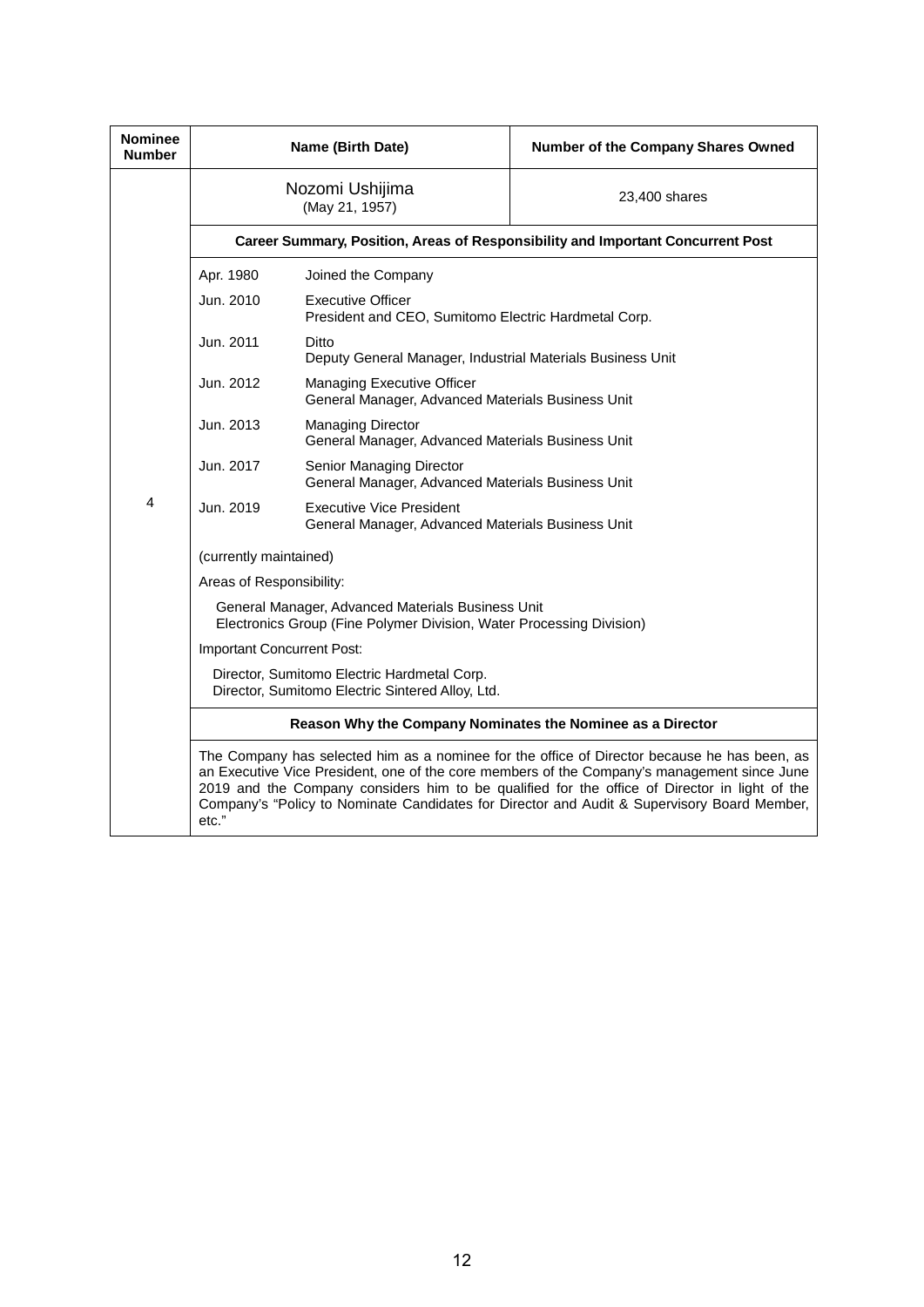| <b>Nominee</b><br><b>Number</b>                                                                                                                                                                                                                                                                                           |                                                                                                                                                                                                                                                                                                                                                                                                                                                                                                                                                              | Name (Birth Date)                                                                               | Number of the Company Shares Owned                                              |  |
|---------------------------------------------------------------------------------------------------------------------------------------------------------------------------------------------------------------------------------------------------------------------------------------------------------------------------|--------------------------------------------------------------------------------------------------------------------------------------------------------------------------------------------------------------------------------------------------------------------------------------------------------------------------------------------------------------------------------------------------------------------------------------------------------------------------------------------------------------------------------------------------------------|-------------------------------------------------------------------------------------------------|---------------------------------------------------------------------------------|--|
|                                                                                                                                                                                                                                                                                                                           |                                                                                                                                                                                                                                                                                                                                                                                                                                                                                                                                                              | Yoshitomo Kasui<br>(May 15, 1959)                                                               | 21,700 shares                                                                   |  |
|                                                                                                                                                                                                                                                                                                                           |                                                                                                                                                                                                                                                                                                                                                                                                                                                                                                                                                              |                                                                                                 | Career Summary, Position, Areas of Responsibility and Important Concurrent Post |  |
|                                                                                                                                                                                                                                                                                                                           | Apr. 1983                                                                                                                                                                                                                                                                                                                                                                                                                                                                                                                                                    | Joined the Company                                                                              |                                                                                 |  |
|                                                                                                                                                                                                                                                                                                                           | Jun. 2012                                                                                                                                                                                                                                                                                                                                                                                                                                                                                                                                                    | <b>Executive Officer</b>                                                                        | Deputy General Manager, Manufacturing Management & Engineering Unit             |  |
|                                                                                                                                                                                                                                                                                                                           | Jun. 2013                                                                                                                                                                                                                                                                                                                                                                                                                                                                                                                                                    | <b>Managing Executive Officer</b>                                                               | Deputy General Manager, Manufacturing Management & Engineering Unit             |  |
|                                                                                                                                                                                                                                                                                                                           | Jun. 2014                                                                                                                                                                                                                                                                                                                                                                                                                                                                                                                                                    | <b>Managing Director</b><br>Deputy General Manager, Manufacturing Management & Engineering Unit |                                                                                 |  |
|                                                                                                                                                                                                                                                                                                                           | Jun. 2018                                                                                                                                                                                                                                                                                                                                                                                                                                                                                                                                                    | Senior Managing Director<br>Deputy General Manager, Manufacturing Management & Engineering Unit |                                                                                 |  |
| 5                                                                                                                                                                                                                                                                                                                         | (currently maintained)                                                                                                                                                                                                                                                                                                                                                                                                                                                                                                                                       |                                                                                                 |                                                                                 |  |
|                                                                                                                                                                                                                                                                                                                           | Areas of Responsibility:                                                                                                                                                                                                                                                                                                                                                                                                                                                                                                                                     |                                                                                                 |                                                                                 |  |
| Deputy General Manager, Manufacturing Management & Engineering Unit (Safety &<br>Environment)<br>Corporate Staff Group (Compliance & Risk Management, Administration, Tokyo Administration,<br>Secretary, Human Resources, Human Resources Development, Corporate Planning, Internal<br>Auditing, Security Trade Control) |                                                                                                                                                                                                                                                                                                                                                                                                                                                                                                                                                              |                                                                                                 |                                                                                 |  |
|                                                                                                                                                                                                                                                                                                                           |                                                                                                                                                                                                                                                                                                                                                                                                                                                                                                                                                              | Reason Why the Company Nominates the Nominee as a Director                                      |                                                                                 |  |
|                                                                                                                                                                                                                                                                                                                           | He has abundant business experience at the Administration and Human Resource Division of the<br>The Company has selected him as a nominee for the office of Director because he<br>Company.<br>has served as Senior Managing Director and supervised the Corporate Staff Group including the<br>Administration and Human Resource Division since June 2018, and the Company considers him to<br>be qualified for the office of Director in light of the Company's "Policy to Nominate Candidates for<br>Director and Audit & Supervisory Board Member, etc." |                                                                                                 |                                                                                 |  |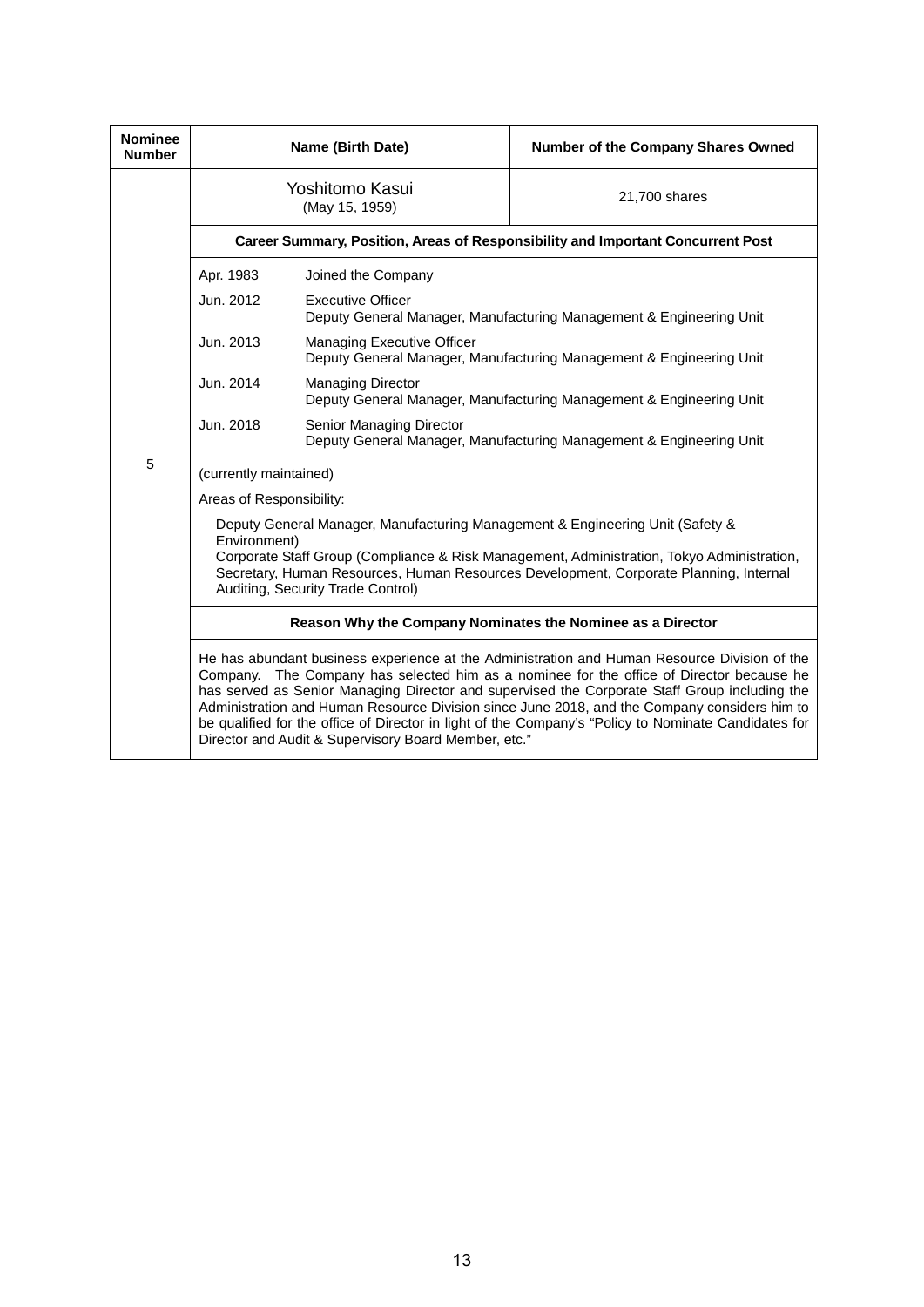| <b>Nominee</b><br><b>Number</b> |                                                                                                                                                                                                                                                                                                                                                                                                                                                                                                                                                                                                      | Name (Birth Date)                                                                        | Number of the Company Shares Owned                                              |  |
|---------------------------------|------------------------------------------------------------------------------------------------------------------------------------------------------------------------------------------------------------------------------------------------------------------------------------------------------------------------------------------------------------------------------------------------------------------------------------------------------------------------------------------------------------------------------------------------------------------------------------------------------|------------------------------------------------------------------------------------------|---------------------------------------------------------------------------------|--|
|                                 |                                                                                                                                                                                                                                                                                                                                                                                                                                                                                                                                                                                                      | Akira Nishimura<br>(April 7, 1958)                                                       | 14,000 shares                                                                   |  |
|                                 |                                                                                                                                                                                                                                                                                                                                                                                                                                                                                                                                                                                                      |                                                                                          | Career Summary, Position, Areas of Responsibility and Important Concurrent Post |  |
|                                 | Apr. 1984                                                                                                                                                                                                                                                                                                                                                                                                                                                                                                                                                                                            | Joined the Company                                                                       |                                                                                 |  |
|                                 | Jun. 2013                                                                                                                                                                                                                                                                                                                                                                                                                                                                                                                                                                                            | <b>Executive Officer</b><br>Deputy General Manager, Infocommunications Business Unit     |                                                                                 |  |
|                                 | Jun. 2015                                                                                                                                                                                                                                                                                                                                                                                                                                                                                                                                                                                            | Managing Executive Officer<br>Deputy General Manager, Infocommunications Business Unit   |                                                                                 |  |
|                                 | Jun. 2016                                                                                                                                                                                                                                                                                                                                                                                                                                                                                                                                                                                            | <b>Managing Director</b><br>General Manger, Infocommunications Business Unit             |                                                                                 |  |
|                                 | Jun. 2019                                                                                                                                                                                                                                                                                                                                                                                                                                                                                                                                                                                            | Senior Managing Director<br>General Manger, Infocommunications Business Unit             |                                                                                 |  |
| 6                               | (currently maintained)<br>Areas of Responsibility:<br>General Manger, Infocommunications Business Unit<br>Electronics Group (Flexible Printed Circuits Division, Electronic Wire Division)                                                                                                                                                                                                                                                                                                                                                                                                           |                                                                                          |                                                                                 |  |
|                                 |                                                                                                                                                                                                                                                                                                                                                                                                                                                                                                                                                                                                      |                                                                                          |                                                                                 |  |
|                                 |                                                                                                                                                                                                                                                                                                                                                                                                                                                                                                                                                                                                      |                                                                                          |                                                                                 |  |
|                                 | Important Concurrent Post:                                                                                                                                                                                                                                                                                                                                                                                                                                                                                                                                                                           |                                                                                          |                                                                                 |  |
|                                 |                                                                                                                                                                                                                                                                                                                                                                                                                                                                                                                                                                                                      | Director, MIRAIT Technologies Corporation<br>Chairman, Sumitomo Electric Lightwave Corp. |                                                                                 |  |
|                                 | Reason Why the Company Nominates the Nominee as a Director<br>He has abundant business experience at the Infocommunications Group of the Company and<br>great insight into technical development. The Company has selected him as a nominee for the<br>office of Director because he has served as Senior Managing Director and General Manager of the<br>Infocommunications Group since June 2019, and the Company considers him to be qualified for<br>the office of Director in light of the Company's "Policy to Nominate Candidates for Director and<br>Audit & Supervisory Board Member, etc." |                                                                                          |                                                                                 |  |
|                                 |                                                                                                                                                                                                                                                                                                                                                                                                                                                                                                                                                                                                      |                                                                                          |                                                                                 |  |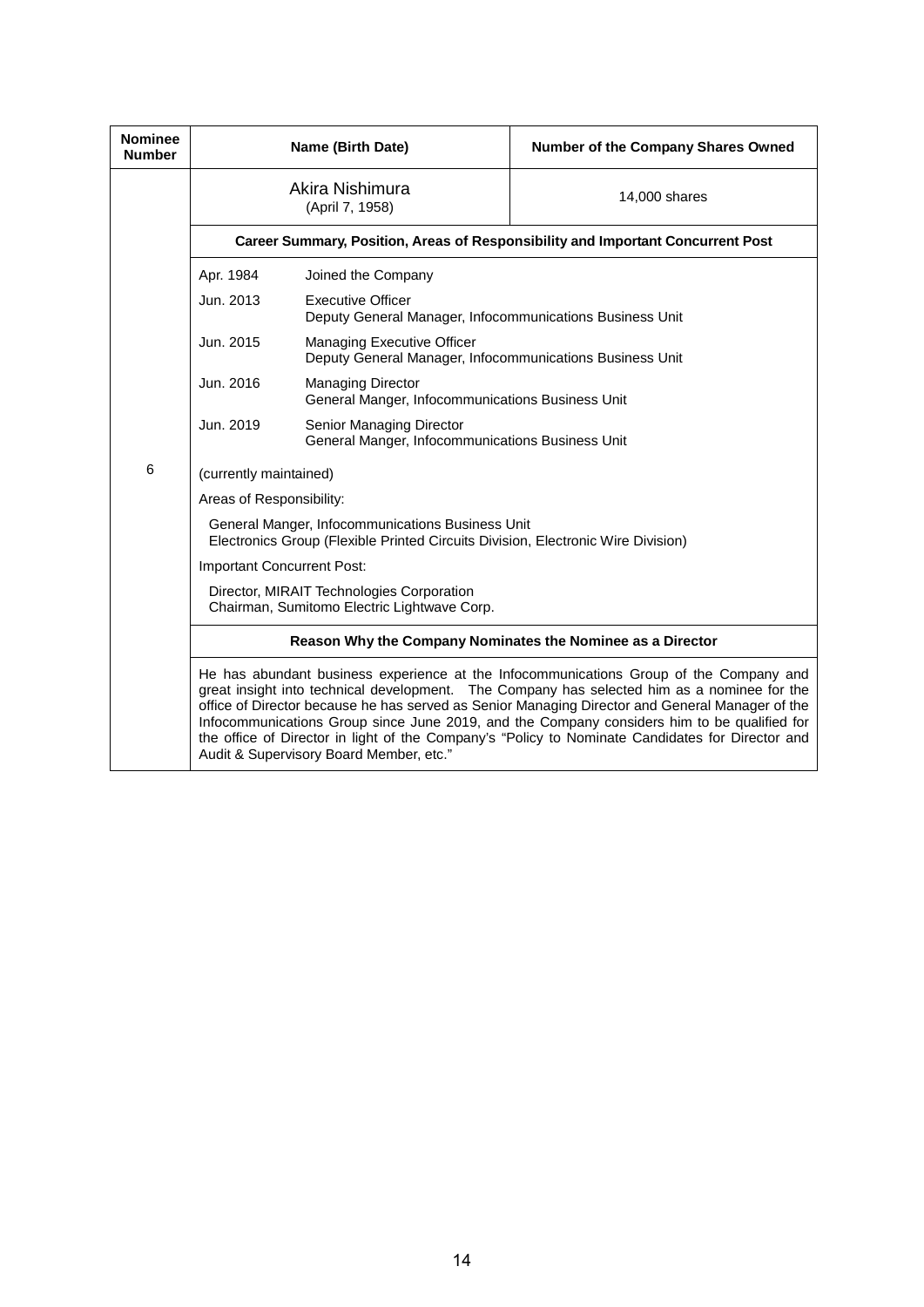| <b>Nominee</b><br><b>Number</b> |                                                                                                                                                                                                                                                                                                                                                                                                                                                                                                                                   | Name (Birth Date)                                                                                                              | Number of the Company Shares Owned                                              |  |
|---------------------------------|-----------------------------------------------------------------------------------------------------------------------------------------------------------------------------------------------------------------------------------------------------------------------------------------------------------------------------------------------------------------------------------------------------------------------------------------------------------------------------------------------------------------------------------|--------------------------------------------------------------------------------------------------------------------------------|---------------------------------------------------------------------------------|--|
|                                 |                                                                                                                                                                                                                                                                                                                                                                                                                                                                                                                                   | <b>Hideo Hato</b><br>(September 3, 1957)                                                                                       | 10,100shares                                                                    |  |
|                                 |                                                                                                                                                                                                                                                                                                                                                                                                                                                                                                                                   |                                                                                                                                | Career Summary, Position, Areas of Responsibility and Important Concurrent Post |  |
|                                 | Apr. 1981                                                                                                                                                                                                                                                                                                                                                                                                                                                                                                                         | Joined the Ministry of International Trade and Industry                                                                        |                                                                                 |  |
|                                 | Jun. 2013                                                                                                                                                                                                                                                                                                                                                                                                                                                                                                                         | Commissioner, Patent Office                                                                                                    |                                                                                 |  |
|                                 | Jul. 2014                                                                                                                                                                                                                                                                                                                                                                                                                                                                                                                         | Retired from office                                                                                                            |                                                                                 |  |
|                                 | Jun. 2016                                                                                                                                                                                                                                                                                                                                                                                                                                                                                                                         | Joined the Company<br>Managing Executive Officer                                                                               |                                                                                 |  |
|                                 | Jun. 2017                                                                                                                                                                                                                                                                                                                                                                                                                                                                                                                         | <b>Managing Director</b>                                                                                                       |                                                                                 |  |
|                                 | Apr. 2018                                                                                                                                                                                                                                                                                                                                                                                                                                                                                                                         | Ditto<br>Deputy General Manager, Automotive Business Unit                                                                      |                                                                                 |  |
|                                 | Jun. 2018                                                                                                                                                                                                                                                                                                                                                                                                                                                                                                                         | Ditto<br>General Manager, New Business Development Unit                                                                        |                                                                                 |  |
| $\overline{7}$                  | Jun. 2019                                                                                                                                                                                                                                                                                                                                                                                                                                                                                                                         | Senior Managing Director<br>General Manager, New Business Development Unit<br>Deputy General Manager, Automotive Business Unit |                                                                                 |  |
|                                 | (currently maintained)                                                                                                                                                                                                                                                                                                                                                                                                                                                                                                            |                                                                                                                                |                                                                                 |  |
|                                 | Areas of Responsibility:                                                                                                                                                                                                                                                                                                                                                                                                                                                                                                          |                                                                                                                                |                                                                                 |  |
|                                 | General Manager, New Business Development Unit<br>Deputy General Manager, Automotive Business Unit (Systems & Electronics Division)<br>Corporate Staff Group (Legal, Public Relations, Intellectual Property, Security Trade Control)<br>Environment and Energy Group (Energy System Division)                                                                                                                                                                                                                                    |                                                                                                                                |                                                                                 |  |
|                                 | Reason Why the Company Nominates the Nominee as a Director                                                                                                                                                                                                                                                                                                                                                                                                                                                                        |                                                                                                                                |                                                                                 |  |
|                                 | He held important posts including as the Commissioner of the Patent Office and has abundant<br>experience. The Company has selected him as a nominee for the office of Director because he<br>has served as Senior Managing Director and General Manager of the New Business Development<br>Unit of the Company since June 2019, and the Company considers him to be qualified for the<br>office of Director in light of the Company's "Policy to Nominate Candidates for Director and Audit &<br>Supervisory Board Member, etc." |                                                                                                                                |                                                                                 |  |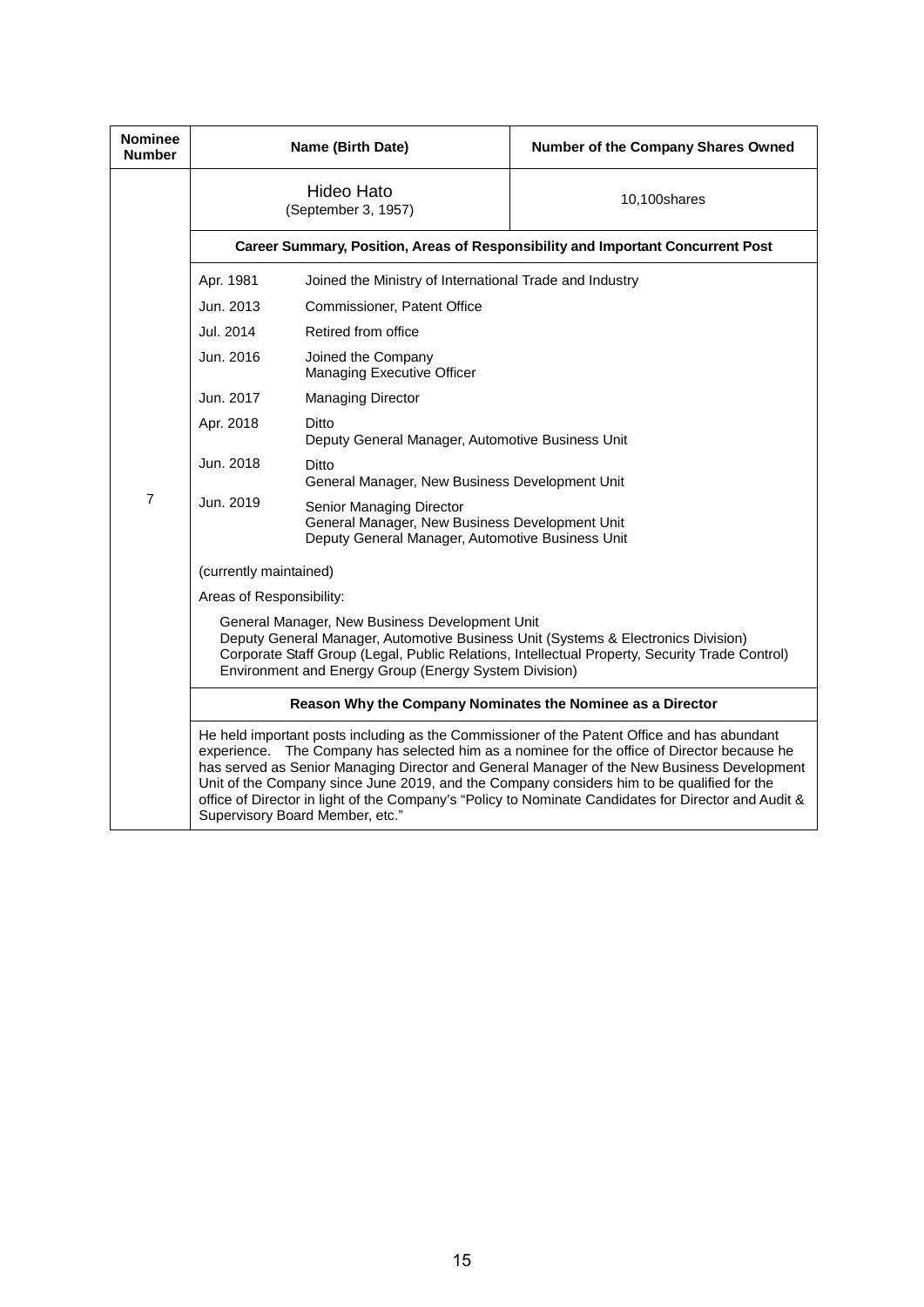| <b>Nominee</b><br><b>Number</b> | Name (Birth Date)                                                                                                                                                                                                                                                                                                                                                                                                                                                                                                                                                |                                                                                                                                                                                                                                                      | Number of the Company Shares Owned |
|---------------------------------|------------------------------------------------------------------------------------------------------------------------------------------------------------------------------------------------------------------------------------------------------------------------------------------------------------------------------------------------------------------------------------------------------------------------------------------------------------------------------------------------------------------------------------------------------------------|------------------------------------------------------------------------------------------------------------------------------------------------------------------------------------------------------------------------------------------------------|------------------------------------|
|                                 | Masaki Shirayama<br>(November 29, 1961)                                                                                                                                                                                                                                                                                                                                                                                                                                                                                                                          |                                                                                                                                                                                                                                                      | 14,000shares                       |
|                                 | Career Summary, Position, Areas of Responsibility and Important Concurrent Post                                                                                                                                                                                                                                                                                                                                                                                                                                                                                  |                                                                                                                                                                                                                                                      |                                    |
|                                 | Apr. 1985                                                                                                                                                                                                                                                                                                                                                                                                                                                                                                                                                        | Joined the Company                                                                                                                                                                                                                                   |                                    |
|                                 | Jun. 2012                                                                                                                                                                                                                                                                                                                                                                                                                                                                                                                                                        | General Manager, Business Development Division                                                                                                                                                                                                       |                                    |
| 8                               | Jun. 2013                                                                                                                                                                                                                                                                                                                                                                                                                                                                                                                                                        | <b>Executive Officer</b><br>Deputy General Manager, Network Products Sales & Marketing Unit<br>General Manager, New Business Marketing and Promotion Division<br>General Manager, Marketing & Promotion Department, New Business<br>Development Unit |                                    |
|                                 | Jun. 2014                                                                                                                                                                                                                                                                                                                                                                                                                                                                                                                                                        | Managing Executive Officer<br>General Manager, Social Infrastructure Sales & Marketing Unit                                                                                                                                                          |                                    |
|                                 | Jun. 2017                                                                                                                                                                                                                                                                                                                                                                                                                                                                                                                                                        | <b>Managing Director</b><br>General Manager, Social Infrastructure Sales & Marketing Unit                                                                                                                                                            |                                    |
|                                 | Jun. 2018                                                                                                                                                                                                                                                                                                                                                                                                                                                                                                                                                        | <b>Managing Director</b><br>General Manager, Electric Wire & Cable, Energy Business Unit                                                                                                                                                             |                                    |
|                                 | (currently maintained)                                                                                                                                                                                                                                                                                                                                                                                                                                                                                                                                           |                                                                                                                                                                                                                                                      |                                    |
|                                 | Areas of Responsibility:                                                                                                                                                                                                                                                                                                                                                                                                                                                                                                                                         |                                                                                                                                                                                                                                                      |                                    |
|                                 | General Manager, Electric Wire & Cable, Energy Business Unit                                                                                                                                                                                                                                                                                                                                                                                                                                                                                                     |                                                                                                                                                                                                                                                      |                                    |
|                                 | Reason Why the Company Nominates the Nominee as a Director                                                                                                                                                                                                                                                                                                                                                                                                                                                                                                       |                                                                                                                                                                                                                                                      |                                    |
|                                 | He has abundant business experience and an excellent performance record in sales departments<br>of infrastructure businesses. The Company has selected him as a nominee for the office of<br>Director because he assumed the office of Managing Director in June 2017 and has served as<br>General Manager of the Environment and Energy Group since June 2018, and the Company<br>considers him to be qualified for the office of Director in light of the Company's "Policy to Nominate<br>Candidates for Director and Audit & Supervisory Board Member, etc." |                                                                                                                                                                                                                                                      |                                    |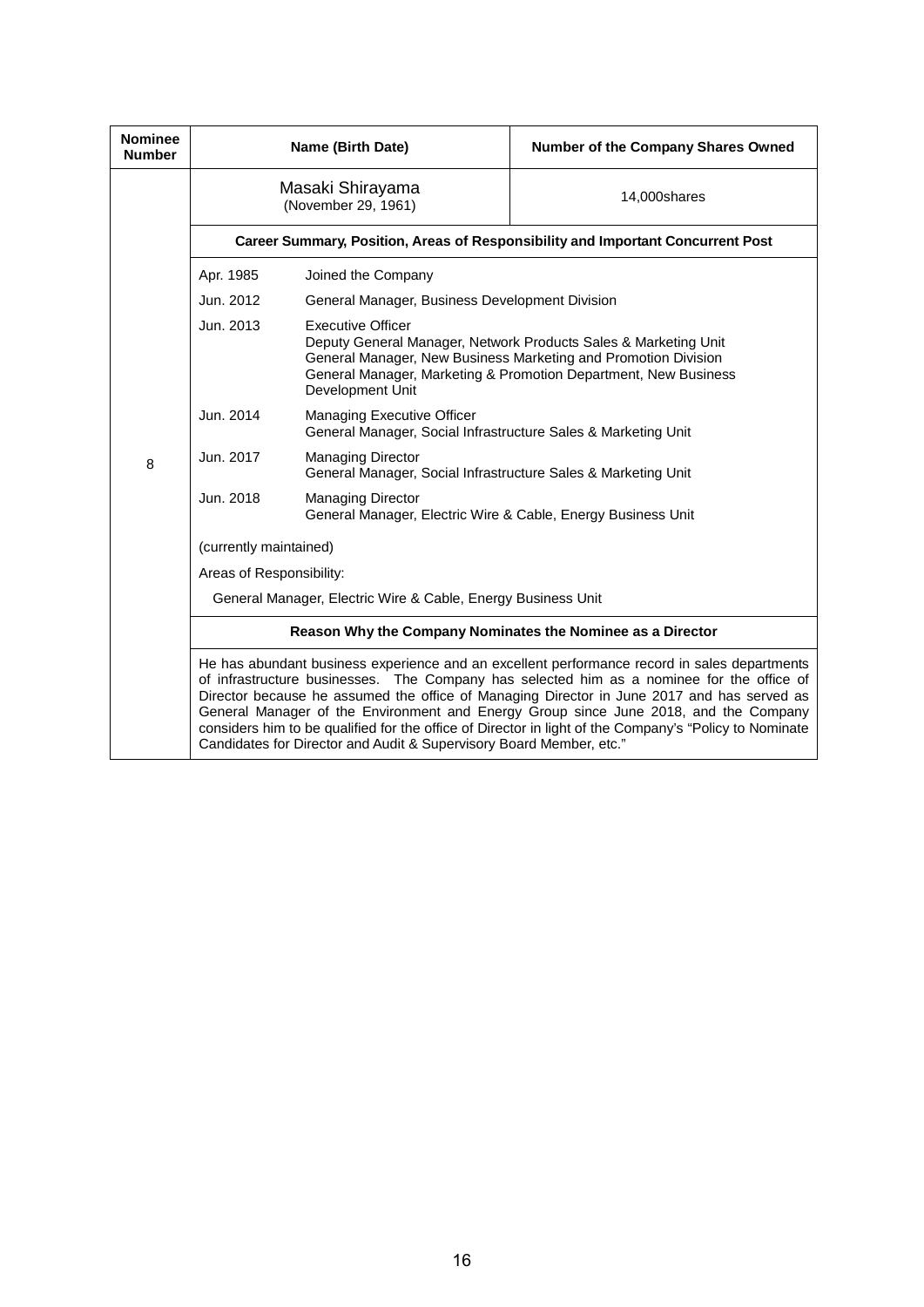| <b>Nominee</b><br><b>Number</b> |                                                                                                                                                                                                                                                                                                                                                                                                                                                                                                                                                                                                       | Name (Birth Date)                    | <b>Number of the Company Shares Owned</b> |  |
|---------------------------------|-------------------------------------------------------------------------------------------------------------------------------------------------------------------------------------------------------------------------------------------------------------------------------------------------------------------------------------------------------------------------------------------------------------------------------------------------------------------------------------------------------------------------------------------------------------------------------------------------------|--------------------------------------|-------------------------------------------|--|
|                                 | Nobuyuki Kobayashi<br>(May 31, 1961)                                                                                                                                                                                                                                                                                                                                                                                                                                                                                                                                                                  |                                      | 6,600 shares                              |  |
|                                 | Career Summary, Position, Areas of Responsibility and Important Concurrent Post                                                                                                                                                                                                                                                                                                                                                                                                                                                                                                                       |                                      |                                           |  |
|                                 | Apr. 1985                                                                                                                                                                                                                                                                                                                                                                                                                                                                                                                                                                                             | Joined the Company                   |                                           |  |
|                                 | Jan. 2016                                                                                                                                                                                                                                                                                                                                                                                                                                                                                                                                                                                             | General Manager, Accounting Division |                                           |  |
|                                 | Jun. 2016                                                                                                                                                                                                                                                                                                                                                                                                                                                                                                                                                                                             | <b>Executive Officer</b><br>Ditto    |                                           |  |
|                                 | Jun. 2019                                                                                                                                                                                                                                                                                                                                                                                                                                                                                                                                                                                             | <b>Managing Director</b>             |                                           |  |
|                                 | (currently maintained)                                                                                                                                                                                                                                                                                                                                                                                                                                                                                                                                                                                |                                      |                                           |  |
| 9                               | Areas of Responsibility:                                                                                                                                                                                                                                                                                                                                                                                                                                                                                                                                                                              |                                      |                                           |  |
|                                 | Corporate Staff Group (Accounting, Finance, Information Systems, Procurement, Logistics<br>Management)                                                                                                                                                                                                                                                                                                                                                                                                                                                                                                |                                      |                                           |  |
|                                 | Important Concurrent Post:                                                                                                                                                                                                                                                                                                                                                                                                                                                                                                                                                                            |                                      |                                           |  |
|                                 | Director, Sumitomo Rubber Industries, Ltd.                                                                                                                                                                                                                                                                                                                                                                                                                                                                                                                                                            |                                      |                                           |  |
|                                 | Reason Why the Company Nominates the Nominee as a Director                                                                                                                                                                                                                                                                                                                                                                                                                                                                                                                                            |                                      |                                           |  |
|                                 | He has abundant business experience at the Accounting and Finance Divisions of the Company,<br>and has insight into the global business activities of enterprises. The Company has selected him<br>as a nominee for the office of Director because he has served as Managing Director and<br>supervised the Corporate Staff Group including the Accounting and Finance Divisions since June<br>2019, and the Company considers him to be qualified for the office of Director in light of the<br>Company's "Policy to Nominate Candidates for Director and Audit & Supervisory Board Member,<br>etc." |                                      |                                           |  |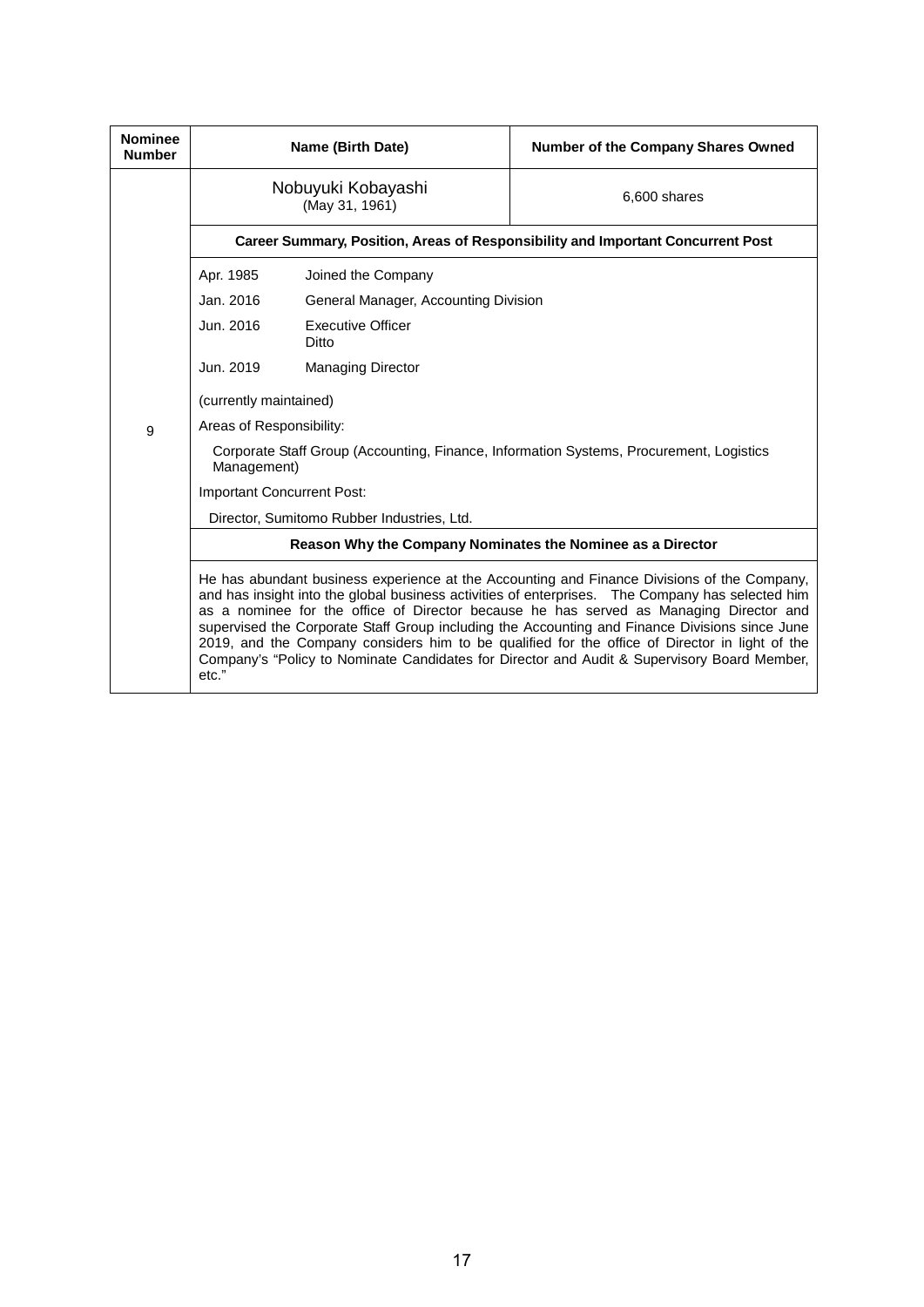| <b>Nominee</b><br><b>Number</b> | Name (Birth Date)                                                                                                                                                                                                                                                                                                                                                                                                                                                                                                                                                                                                                                                                                                                                                                                                                                                                                                                                                                                                                                                             |                                                                                | Number of the Company Shares Owned                                                                                                           |  |  |
|---------------------------------|-------------------------------------------------------------------------------------------------------------------------------------------------------------------------------------------------------------------------------------------------------------------------------------------------------------------------------------------------------------------------------------------------------------------------------------------------------------------------------------------------------------------------------------------------------------------------------------------------------------------------------------------------------------------------------------------------------------------------------------------------------------------------------------------------------------------------------------------------------------------------------------------------------------------------------------------------------------------------------------------------------------------------------------------------------------------------------|--------------------------------------------------------------------------------|----------------------------------------------------------------------------------------------------------------------------------------------|--|--|
|                                 | Hiroshi Sato<br>(September 25, 1945)<br>Nominee for an Outside Director                                                                                                                                                                                                                                                                                                                                                                                                                                                                                                                                                                                                                                                                                                                                                                                                                                                                                                                                                                                                       |                                                                                | 5,200 shares                                                                                                                                 |  |  |
|                                 |                                                                                                                                                                                                                                                                                                                                                                                                                                                                                                                                                                                                                                                                                                                                                                                                                                                                                                                                                                                                                                                                               | Nominee for an Independent Officer                                             |                                                                                                                                              |  |  |
|                                 | Career Summary, Position, Areas of Responsibility and Important Concurrent Post                                                                                                                                                                                                                                                                                                                                                                                                                                                                                                                                                                                                                                                                                                                                                                                                                                                                                                                                                                                               |                                                                                |                                                                                                                                              |  |  |
|                                 | Apr. 1970                                                                                                                                                                                                                                                                                                                                                                                                                                                                                                                                                                                                                                                                                                                                                                                                                                                                                                                                                                                                                                                                     | Joined Kobe Steel, Ltd.                                                        |                                                                                                                                              |  |  |
|                                 | Apr. 1992                                                                                                                                                                                                                                                                                                                                                                                                                                                                                                                                                                                                                                                                                                                                                                                                                                                                                                                                                                                                                                                                     |                                                                                | General Manager, Surface Design & Corrosion Research Section, Material<br>Research Laboratory, Technical Development Group, Kobe Steel, Ltd. |  |  |
|                                 | Apr. 1993                                                                                                                                                                                                                                                                                                                                                                                                                                                                                                                                                                                                                                                                                                                                                                                                                                                                                                                                                                                                                                                                     | Kobe Steel, Ltd.                                                               | General Manager, Material Research Laboratory, Technical Development Group,                                                                  |  |  |
|                                 | Apr. 1995                                                                                                                                                                                                                                                                                                                                                                                                                                                                                                                                                                                                                                                                                                                                                                                                                                                                                                                                                                                                                                                                     | Development Group, Kobe Steel, Ltd.                                            | General Manager, Research & Development Planning Department, Technical                                                                       |  |  |
|                                 | Jun. 1996<br>Director, Kobe Steel, Ltd.                                                                                                                                                                                                                                                                                                                                                                                                                                                                                                                                                                                                                                                                                                                                                                                                                                                                                                                                                                                                                                       |                                                                                |                                                                                                                                              |  |  |
|                                 | Apr. 1999                                                                                                                                                                                                                                                                                                                                                                                                                                                                                                                                                                                                                                                                                                                                                                                                                                                                                                                                                                                                                                                                     |                                                                                | Ditto, Executive Officer, Kobe Steel, Ltd.                                                                                                   |  |  |
|                                 | Jun. 1999                                                                                                                                                                                                                                                                                                                                                                                                                                                                                                                                                                                                                                                                                                                                                                                                                                                                                                                                                                                                                                                                     |                                                                                | Managing Executive Officer, Kobe Steel, Ltd.                                                                                                 |  |  |
|                                 | Jun. 2000                                                                                                                                                                                                                                                                                                                                                                                                                                                                                                                                                                                                                                                                                                                                                                                                                                                                                                                                                                                                                                                                     | Director, Kobe Steel, Ltd., Ditto                                              |                                                                                                                                              |  |  |
|                                 | Jun. 2002                                                                                                                                                                                                                                                                                                                                                                                                                                                                                                                                                                                                                                                                                                                                                                                                                                                                                                                                                                                                                                                                     | Director, Senior Managing Executive Officer, Kobe Steel, Ltd.                  |                                                                                                                                              |  |  |
|                                 | Jun. 2003                                                                                                                                                                                                                                                                                                                                                                                                                                                                                                                                                                                                                                                                                                                                                                                                                                                                                                                                                                                                                                                                     | Senior Managing Director, Kobe Steel, Ltd.                                     |                                                                                                                                              |  |  |
| 10                              | Apr. 2004                                                                                                                                                                                                                                                                                                                                                                                                                                                                                                                                                                                                                                                                                                                                                                                                                                                                                                                                                                                                                                                                     | Executive Vice President and Director, Kobe Steel, Ltd.                        |                                                                                                                                              |  |  |
|                                 | Apr. 2009                                                                                                                                                                                                                                                                                                                                                                                                                                                                                                                                                                                                                                                                                                                                                                                                                                                                                                                                                                                                                                                                     | President and Director, Kobe Steel, Ltd.                                       |                                                                                                                                              |  |  |
|                                 | Apr. 2013                                                                                                                                                                                                                                                                                                                                                                                                                                                                                                                                                                                                                                                                                                                                                                                                                                                                                                                                                                                                                                                                     | Chairman of the Board and Director, Kobe Steel, Ltd.                           |                                                                                                                                              |  |  |
|                                 | Apr. 2016                                                                                                                                                                                                                                                                                                                                                                                                                                                                                                                                                                                                                                                                                                                                                                                                                                                                                                                                                                                                                                                                     | Senior Advisor and Director, Kobe Steel, Ltd.                                  |                                                                                                                                              |  |  |
|                                 | Jun. 2016                                                                                                                                                                                                                                                                                                                                                                                                                                                                                                                                                                                                                                                                                                                                                                                                                                                                                                                                                                                                                                                                     | Senior Advisor, Kobe Steel, Ltd.<br>Director of the Company (Outside Director) |                                                                                                                                              |  |  |
|                                 | Apr 2018                                                                                                                                                                                                                                                                                                                                                                                                                                                                                                                                                                                                                                                                                                                                                                                                                                                                                                                                                                                                                                                                      | Advisor, Kobe Steel Ltd.<br>Director of the Company (Outside Director)         |                                                                                                                                              |  |  |
|                                 | (currently maintained)                                                                                                                                                                                                                                                                                                                                                                                                                                                                                                                                                                                                                                                                                                                                                                                                                                                                                                                                                                                                                                                        |                                                                                |                                                                                                                                              |  |  |
|                                 | Important Concurrent Post:                                                                                                                                                                                                                                                                                                                                                                                                                                                                                                                                                                                                                                                                                                                                                                                                                                                                                                                                                                                                                                                    |                                                                                |                                                                                                                                              |  |  |
|                                 | Advisor, Kobe Steel, Ltd.<br>President & Representative Director, The Kobe International House Inc.                                                                                                                                                                                                                                                                                                                                                                                                                                                                                                                                                                                                                                                                                                                                                                                                                                                                                                                                                                           |                                                                                |                                                                                                                                              |  |  |
|                                 | Reason Why the Company Nominates the Nominee as an Outside Director                                                                                                                                                                                                                                                                                                                                                                                                                                                                                                                                                                                                                                                                                                                                                                                                                                                                                                                                                                                                           |                                                                                |                                                                                                                                              |  |  |
|                                 | He has abundant experience and great insight into overall business management, through being<br>involved in the management of a company conducting a wide range of business, such as<br>materials, machinery, and energy, with a central focus on iron and steel. The Company has<br>selected him as a nominee for the office of Outside Director because the Company considers him<br>to be qualified for the office of Outside Director in light of the Company's "Policy to Nominate<br>Candidates for Director and Audit & Supervisory Board Member, etc." While the Company has a<br>business relationship with Kobe Steel, Ltd. regarding buying and selling the products, where he<br>previously served as an executive, the value of each transaction is less than 1% of the total sales<br>of the Company and Kobe Steel, Ltd. respectively. Therefore, that fact above does not influence<br>his independence. The Company has no transactions with The Kobe International House Inc.,<br>where he currently holds office as a President & Representative Director. |                                                                                |                                                                                                                                              |  |  |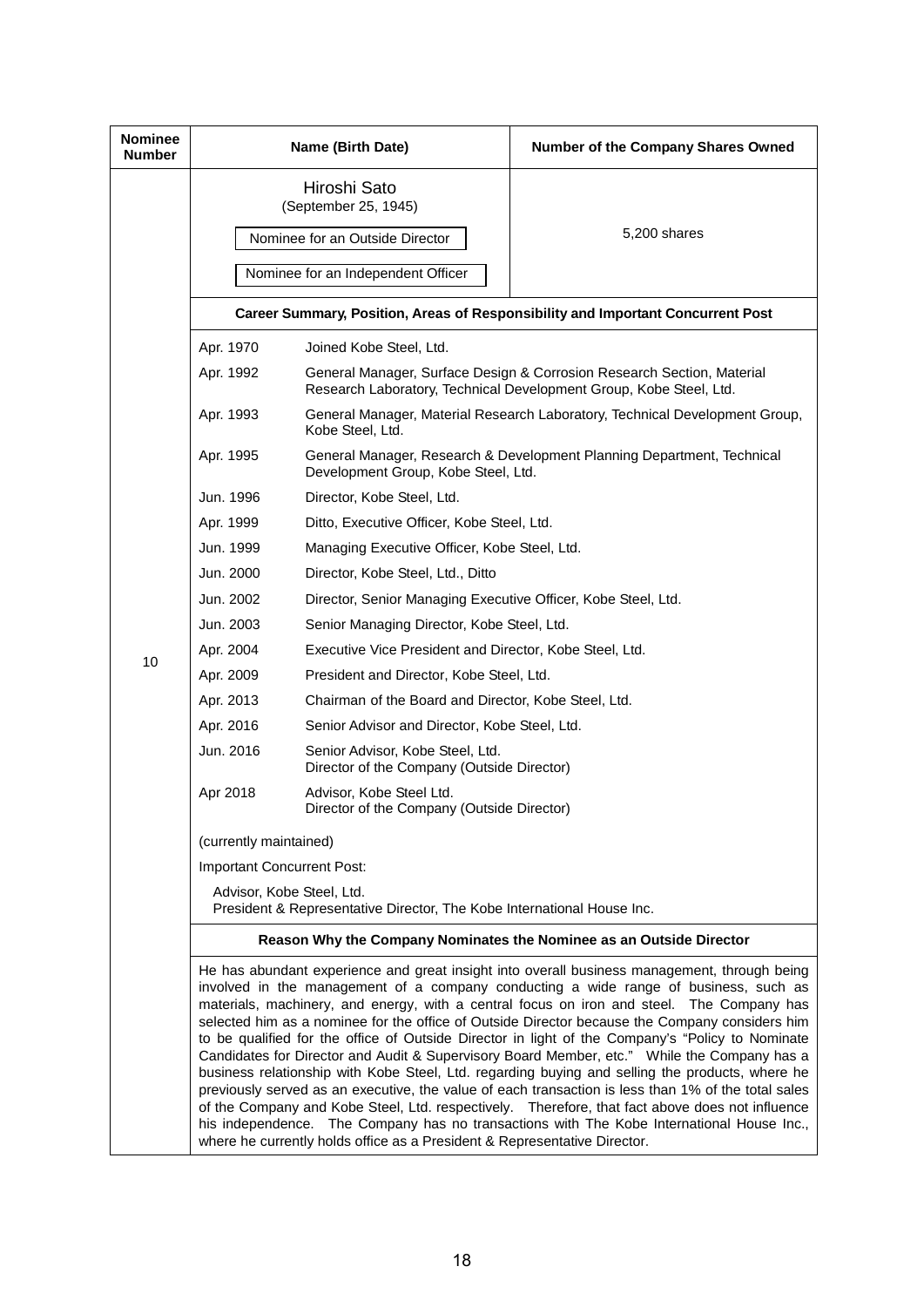| <b>Nominee</b><br><b>Number</b> | Name (Birth Date)                                                                                                                                                                                                                                                                                                                                                                                                                                                                                                                                                                                               |                                                                                                                                                             | Number of the Company Shares Owned                                         |  |
|---------------------------------|-----------------------------------------------------------------------------------------------------------------------------------------------------------------------------------------------------------------------------------------------------------------------------------------------------------------------------------------------------------------------------------------------------------------------------------------------------------------------------------------------------------------------------------------------------------------------------------------------------------------|-------------------------------------------------------------------------------------------------------------------------------------------------------------|----------------------------------------------------------------------------|--|
|                                 | Michihiro Tsuchiya<br>(July 12, 1947)<br>Nominee for an Outside Director                                                                                                                                                                                                                                                                                                                                                                                                                                                                                                                                        |                                                                                                                                                             | 3,300 shares                                                               |  |
|                                 | Nominee for an Independent Officer                                                                                                                                                                                                                                                                                                                                                                                                                                                                                                                                                                              |                                                                                                                                                             |                                                                            |  |
|                                 | Career Summary, Position, Areas of Responsibility and Important Concurrent Post                                                                                                                                                                                                                                                                                                                                                                                                                                                                                                                                 |                                                                                                                                                             |                                                                            |  |
|                                 | Apr. 1976                                                                                                                                                                                                                                                                                                                                                                                                                                                                                                                                                                                                       | Joined Tanabe Seiyaku Co., Ltd.<br>(now known as Mitsubishi Tanabe Pharma Corporation)                                                                      |                                                                            |  |
|                                 | Jun. 2001                                                                                                                                                                                                                                                                                                                                                                                                                                                                                                                                                                                                       | Board Director, Tanabe Seiyaku Co., Ltd.                                                                                                                    |                                                                            |  |
|                                 | Jun. 2003                                                                                                                                                                                                                                                                                                                                                                                                                                                                                                                                                                                                       | Managing Board Director, Tanabe Seiyaku Co., Ltd.                                                                                                           |                                                                            |  |
|                                 | Jun. 2005                                                                                                                                                                                                                                                                                                                                                                                                                                                                                                                                                                                                       | Board Director, Managing Executive Officer, Tanabe Seiyaku Co., Ltd.                                                                                        |                                                                            |  |
| 11                              | Jun. 2006                                                                                                                                                                                                                                                                                                                                                                                                                                                                                                                                                                                                       | Co., Ltd.                                                                                                                                                   | Representative Director, Senior Managing Executive Officer, Tanabe Seiyaku |  |
|                                 | Oct. 2007                                                                                                                                                                                                                                                                                                                                                                                                                                                                                                                                                                                                       | Board Director, Vice President, Mitsubishi Tanabe Pharma Corporation                                                                                        |                                                                            |  |
|                                 | Jun. 2008                                                                                                                                                                                                                                                                                                                                                                                                                                                                                                                                                                                                       | Ditto<br>Director, Mitsubishi Chemical Holdings Corporation                                                                                                 |                                                                            |  |
|                                 | Jun. 2009                                                                                                                                                                                                                                                                                                                                                                                                                                                                                                                                                                                                       | President & Representative Director, Chief Executive Officer, Mitsubishi Tanabe<br>Pharma Corporation<br>Director, Mitsubishi Chemical Holdings Corporation |                                                                            |  |
|                                 | Jun. 2014                                                                                                                                                                                                                                                                                                                                                                                                                                                                                                                                                                                                       | Chairman of the Board & Representative Director, Mitsubishi Tanabe Pharma<br>Corporation                                                                    |                                                                            |  |
|                                 | Jun. 2016                                                                                                                                                                                                                                                                                                                                                                                                                                                                                                                                                                                                       | Chairman of the Board, Mitsubishi Tanabe Pharma Corporation                                                                                                 |                                                                            |  |
|                                 | Jun. 2017                                                                                                                                                                                                                                                                                                                                                                                                                                                                                                                                                                                                       | Senior Advisor, Mitsubishi Tanabe Pharma Corporation                                                                                                        |                                                                            |  |
|                                 | Jun. 2018                                                                                                                                                                                                                                                                                                                                                                                                                                                                                                                                                                                                       | Ditto<br>Director of the Company (Outside Director)                                                                                                         |                                                                            |  |
|                                 | Jun. 2019                                                                                                                                                                                                                                                                                                                                                                                                                                                                                                                                                                                                       | Director of the Company (Outside Director)                                                                                                                  |                                                                            |  |
|                                 | (currently maintained)                                                                                                                                                                                                                                                                                                                                                                                                                                                                                                                                                                                          |                                                                                                                                                             |                                                                            |  |
|                                 | Important Concurrent Post:                                                                                                                                                                                                                                                                                                                                                                                                                                                                                                                                                                                      |                                                                                                                                                             |                                                                            |  |
|                                 | Director, RaQualia Pharma Inc. (Outside Director)                                                                                                                                                                                                                                                                                                                                                                                                                                                                                                                                                               |                                                                                                                                                             |                                                                            |  |
|                                 | Reason Why the Company Nominates the Nominee as an Outside Director                                                                                                                                                                                                                                                                                                                                                                                                                                                                                                                                             |                                                                                                                                                             |                                                                            |  |
|                                 | He has abundant experience and great insight into overall business management, through being<br>involved in the management of the companies developing global business activities.<br>The<br>Company has selected him as a nominee for the office of Outside Director because the Company<br>considers him to be qualified for the office of Outside Director in light of the Company's "Policy to<br>Nominate Candidates for Director and Audit & Supervisory Board Member, etc." The Company<br>has no transactions with Mitsubishi Tanabe Pharma Corporation, where he previously served as<br>an executive. |                                                                                                                                                             |                                                                            |  |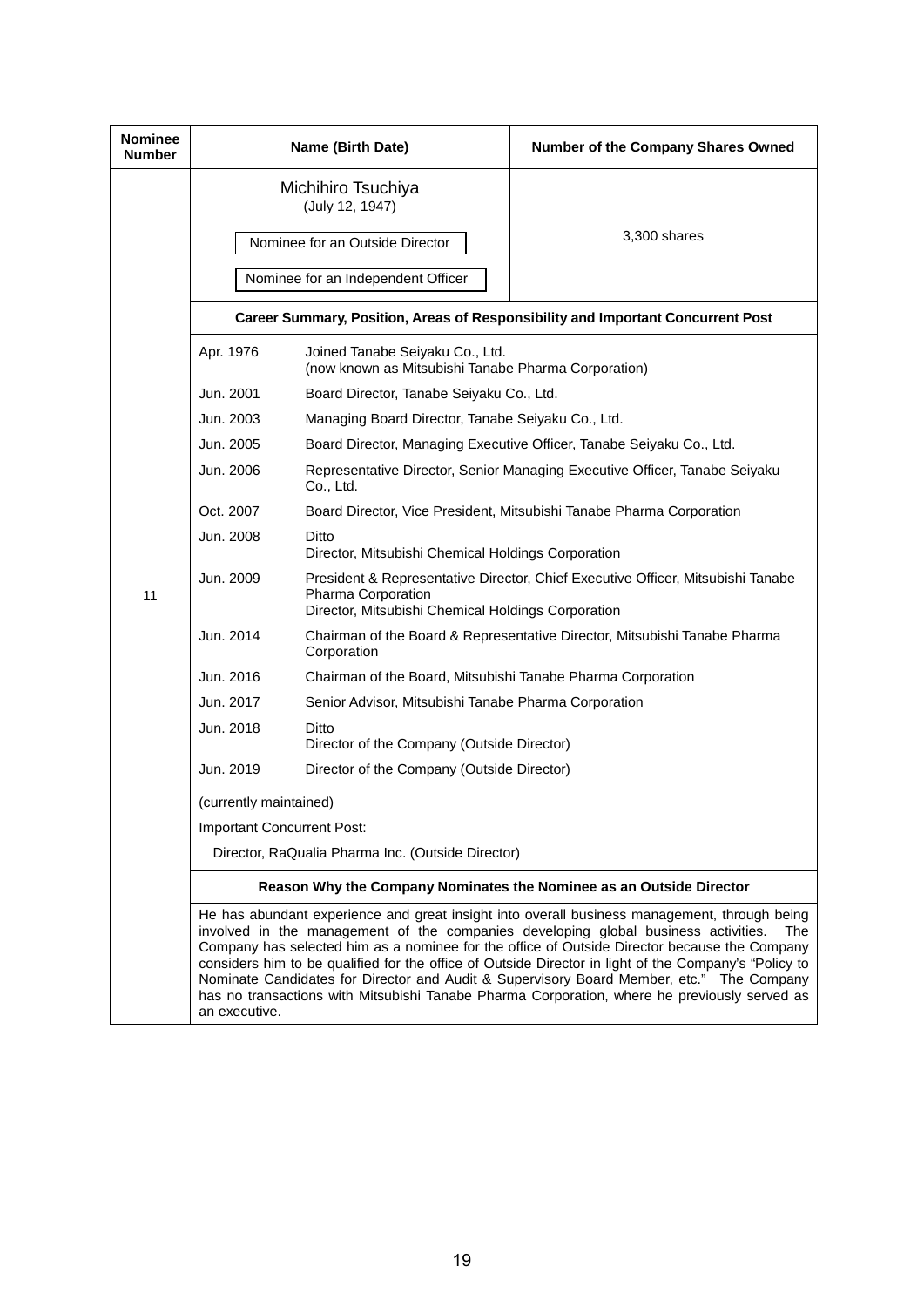| <b>Nominee</b><br><b>Number</b> |                                                                                                                                                                                                                                                                                                                                                                                                                                                                                                                                                                                                                                                                                                                                                                                                                                                       | Name (Birth Date)                                                                                        | Number of the Company Shares Owned                                     |  |
|---------------------------------|-------------------------------------------------------------------------------------------------------------------------------------------------------------------------------------------------------------------------------------------------------------------------------------------------------------------------------------------------------------------------------------------------------------------------------------------------------------------------------------------------------------------------------------------------------------------------------------------------------------------------------------------------------------------------------------------------------------------------------------------------------------------------------------------------------------------------------------------------------|----------------------------------------------------------------------------------------------------------|------------------------------------------------------------------------|--|
|                                 | Christina Ahmadjian<br>(March 5, 1959)<br>Nominee for an Outside Director<br>Nominee for an Independent Officer                                                                                                                                                                                                                                                                                                                                                                                                                                                                                                                                                                                                                                                                                                                                       |                                                                                                          | 2,800 shares                                                           |  |
|                                 | Career Summary, Position, Areas of Responsibility and Important Concurrent Post                                                                                                                                                                                                                                                                                                                                                                                                                                                                                                                                                                                                                                                                                                                                                                       |                                                                                                          |                                                                        |  |
|                                 | Jan. 1995                                                                                                                                                                                                                                                                                                                                                                                                                                                                                                                                                                                                                                                                                                                                                                                                                                             |                                                                                                          | Assistant Professor, Graduate School of Business, Columbia University, |  |
|                                 | Oct. 2001                                                                                                                                                                                                                                                                                                                                                                                                                                                                                                                                                                                                                                                                                                                                                                                                                                             | Associate Professor, Graduate School of International Corporate Strategy,<br>Hitotsubashi University     |                                                                        |  |
|                                 | Jan. 2004                                                                                                                                                                                                                                                                                                                                                                                                                                                                                                                                                                                                                                                                                                                                                                                                                                             | Professor, Graduate School of International Corporate Strategy, Hitotsubashi<br>University               |                                                                        |  |
|                                 | Apr. 2010                                                                                                                                                                                                                                                                                                                                                                                                                                                                                                                                                                                                                                                                                                                                                                                                                                             | Dean of Graduate School, Graduate School of International Corporate Strategy,<br>Hitotsubashi University |                                                                        |  |
| 12                              | Apr. 2012                                                                                                                                                                                                                                                                                                                                                                                                                                                                                                                                                                                                                                                                                                                                                                                                                                             | Professor, Graduate School of Commerce and Management, Hitotsubashi<br>University                        |                                                                        |  |
|                                 | Apr. 2018                                                                                                                                                                                                                                                                                                                                                                                                                                                                                                                                                                                                                                                                                                                                                                                                                                             | Professor, Graduate School of Business Administration, Hitotsubashi University                           |                                                                        |  |
|                                 | Jun. 2018                                                                                                                                                                                                                                                                                                                                                                                                                                                                                                                                                                                                                                                                                                                                                                                                                                             | Ditto<br>Director of the Company (Outside Director)                                                      |                                                                        |  |
|                                 | (currently maintained)                                                                                                                                                                                                                                                                                                                                                                                                                                                                                                                                                                                                                                                                                                                                                                                                                                |                                                                                                          |                                                                        |  |
|                                 | Important Concurrent Post:                                                                                                                                                                                                                                                                                                                                                                                                                                                                                                                                                                                                                                                                                                                                                                                                                            |                                                                                                          |                                                                        |  |
|                                 | Professor, Graduate School of Business Administration, Hitotsubashi University<br>Director, Japan Exchange Group, Inc. (Outside Director)<br>Director, Mitsubishi Heavy Industries, Ltd. (Outside Director)<br>Director, Asahi Group Holdings, Ltd. (Outside Director)                                                                                                                                                                                                                                                                                                                                                                                                                                                                                                                                                                                |                                                                                                          |                                                                        |  |
|                                 | Reason Why the Company Nominates the Nominee as an Outside Director, and Reason<br>Why the Company Has Determined that the Nominee is Capable of Conducting the Duties<br>Appropriately as an Outside Director                                                                                                                                                                                                                                                                                                                                                                                                                                                                                                                                                                                                                                        |                                                                                                          |                                                                        |  |
|                                 | She has great insight and a global perspective as a university professor mainly studying in the<br>fields of business management and corporate governance.  The Company has selected her as a<br>nominee for the office of Outside Director because the Company considers her to be qualified for<br>the office of Outside Director in light of the Company's "Policy to Nominate Candidates for Director<br>and Audit & Supervisory Board Member, etc." She has no experience concerning company<br>management other than acting as an Outside Director; however, the Company has determined that<br>she is capable of conducting the duties appropriately as an Outside Director because of the<br>The Company has no transactions with and has made no donations to<br>reasons above.<br>Hitotsubashi University, where she serves as a professor. |                                                                                                          |                                                                        |  |

#### Notes:

1. The Director nominee Mr. Mitsuo Nishida is the Joint Representative Director of Kyungshin Co., Ltd., which is a Korean company manufacturing and selling automotive wiring harnesses and their related components, and in which the Company and Sumitomo Wiring Systems, Ltd. invest money equivalent to 30% and 20%, respectively, of the shareholding ratio. The Company and that company do not have direct transaction relationship. Sumitomo Wiring Systems, Ltd. and that company are in a transaction relationship, for example, conducting sales and purchase of automotive wiring harness components and technical assistance to that company.

The other nominees for the offices of Directors do not have business connections with the Company.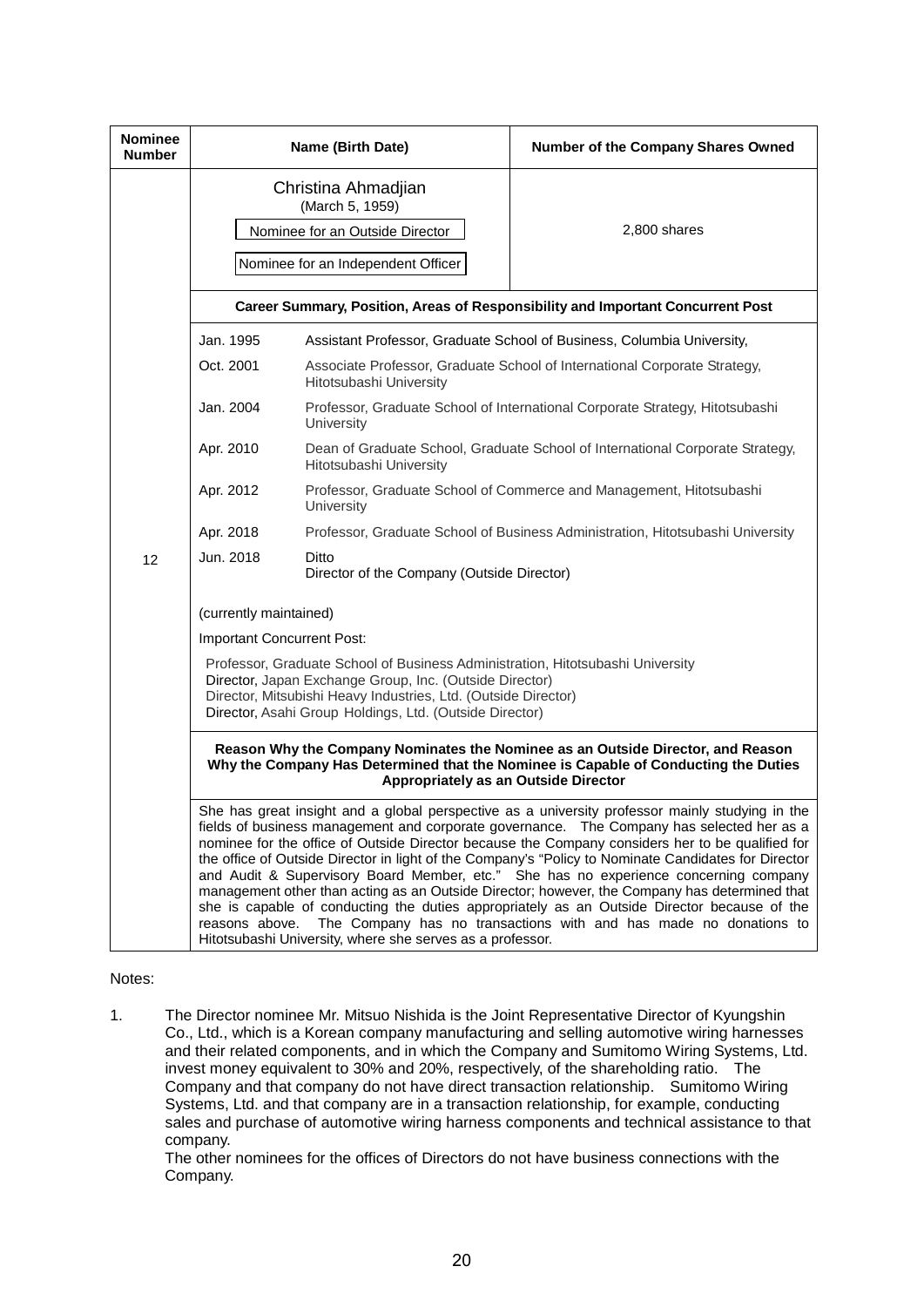- 2. Mr. Hiroshi Sato, Mr. Michihiro Tsuchiya, and Ms. Christina Ahmadjian are nominees for Outside Directors and for Independent Officers as defined by Tokyo Stock Exchange, Inc., etc.
- 3. Matters to be described specifically regarding the Outside Director nominees (Mr. Hiroshi Sato, Mr. Michihiro Tsuchiya and Ms. Christina Ahmadjian) are as follows:

(1) The fact that the relevant stock company violated laws and regulations or its articles of incorporation, or otherwise unfairly executed business during the term of office at the relevant stock company if a candidate for the office of Outside Director has held office in the past five years as a director, executive officer or auditor & supervisory board member of another stock company It was revealed in October 2017 that Kobe Steel, Ltd. (where Mr. Hiroshi Sato served as a Director until June 2016) and its group have been involved in the misconduct concerning the products and services provided by the group, such as the act of falsifying or fabricating inspection data for products falling short of public standards or customer specifications, and shipping or delivering those products to customers as if they conformed to the public standards or customer specifications. In connection with that, regarding some of those acts, that company was convicted of a breach of the Unfair Competition Prevention Act in March 2019.

(2) Number of years since the Outside Director nominees started to hold office as an Outside Director of the Company

Mr. Hiroshi Sato will have held office as an Outside Director for four (4) years upon the closing of this Meeting.

Mr. Michihiro Tsuchiya and Ms. Christina Ahmadjian will have held office as Outside Directors for two (2) years upon the closing of this Meeting.

(3) Outline of the substance of the limited liability contract

The Company has entered into a limited liability contract with Mr. Hiroshi Sato, Mr. Michihiro Tsuchiya, and Ms. Christina Ahmadjian. The contract provides, with respect to the liability provided under Article 423, paragraph 1 of the Companies Act, that each of them owes liability for damages limited to the higher amount of either 10 million yen or the minimum liability amount provided under Article 425, paragraph 1 of the Act, if they act without knowledge and are not grossly negligent in conducting their duties.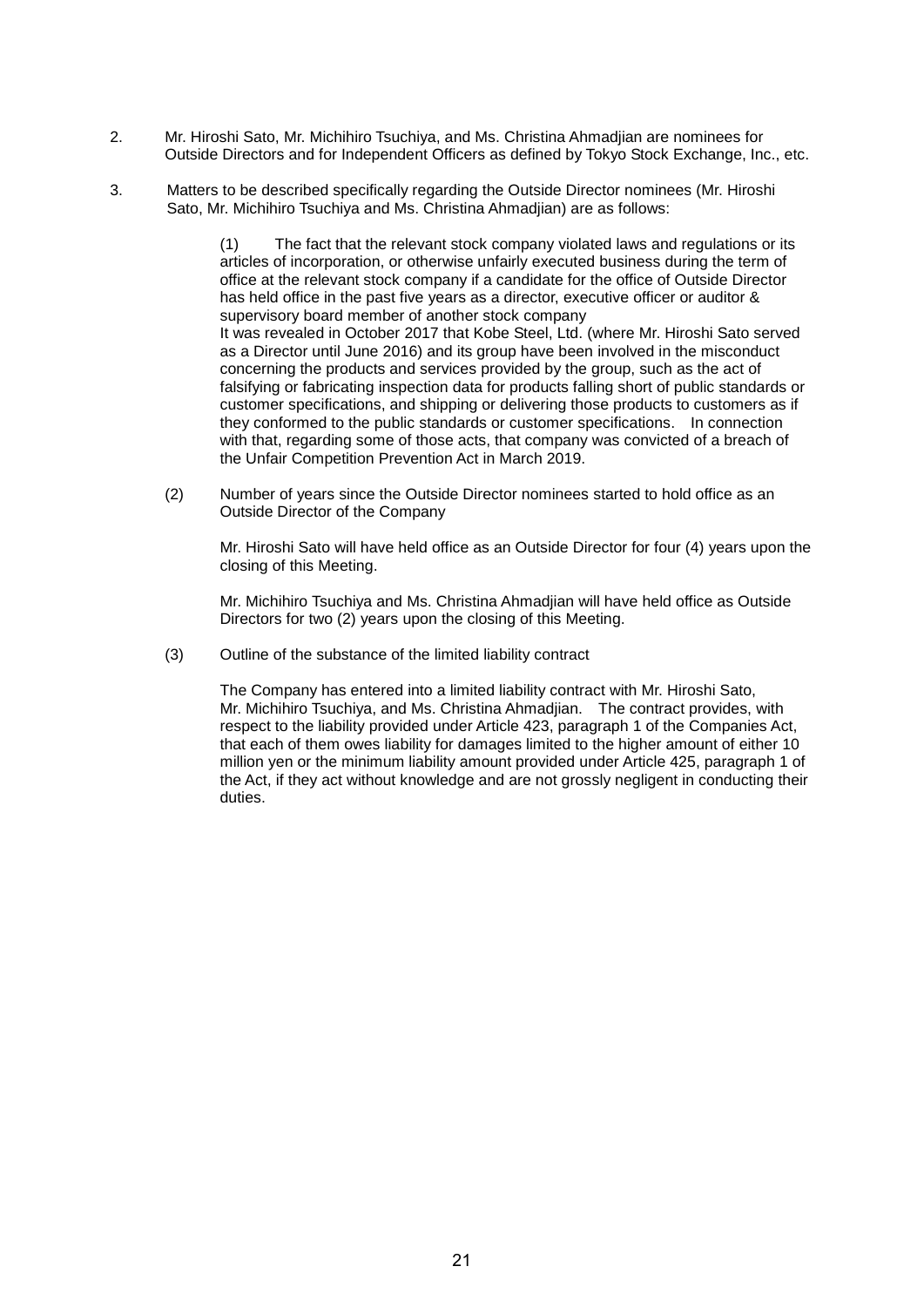# **Fourth item: Appointment of one (1) Audit & Supervisory Board Member**

The term of office of Audit & Supervisory Board Member Ms. Michiko Uehara expires upon the closing of this Meeting. Approval is hereby requested for the appointment of one (1) Audit & Supervisory Board Member.

The nominee for the office of Audit & Supervisory Board Member is as follows, and this agenda has already been approved by the Audit & Supervisory Board.

|                                                                                                                                                                                                                                                                | Name (Birth Date)                                                                             | Number of the Company Shares Owned                                                                                                                                                                                                                                                                                                                                                                                                                                                                                                                                                                                                                                                                                                                                                                                                                                                           |  |
|----------------------------------------------------------------------------------------------------------------------------------------------------------------------------------------------------------------------------------------------------------------|-----------------------------------------------------------------------------------------------|----------------------------------------------------------------------------------------------------------------------------------------------------------------------------------------------------------------------------------------------------------------------------------------------------------------------------------------------------------------------------------------------------------------------------------------------------------------------------------------------------------------------------------------------------------------------------------------------------------------------------------------------------------------------------------------------------------------------------------------------------------------------------------------------------------------------------------------------------------------------------------------------|--|
|                                                                                                                                                                                                                                                                | <b>Michiko Uehara</b><br>(December 24, 1949)                                                  |                                                                                                                                                                                                                                                                                                                                                                                                                                                                                                                                                                                                                                                                                                                                                                                                                                                                                              |  |
| Nominee for an Outside Audit & Supervisory<br><b>Board Member</b>                                                                                                                                                                                              |                                                                                               | 3,700 shares                                                                                                                                                                                                                                                                                                                                                                                                                                                                                                                                                                                                                                                                                                                                                                                                                                                                                 |  |
| Nominee for an Independent Officer                                                                                                                                                                                                                             |                                                                                               |                                                                                                                                                                                                                                                                                                                                                                                                                                                                                                                                                                                                                                                                                                                                                                                                                                                                                              |  |
| <b>Career Summary, Position and Important Concurrent Post</b>                                                                                                                                                                                                  |                                                                                               |                                                                                                                                                                                                                                                                                                                                                                                                                                                                                                                                                                                                                                                                                                                                                                                                                                                                                              |  |
| Apr. 1976                                                                                                                                                                                                                                                      | Assistant Judge, Kobe District Court                                                          |                                                                                                                                                                                                                                                                                                                                                                                                                                                                                                                                                                                                                                                                                                                                                                                                                                                                                              |  |
| Apr. 1979                                                                                                                                                                                                                                                      | Assistant Judge, Kobe District Court, Amagasaki Branch                                        |                                                                                                                                                                                                                                                                                                                                                                                                                                                                                                                                                                                                                                                                                                                                                                                                                                                                                              |  |
| Apr. 1982                                                                                                                                                                                                                                                      | Assistant Judge, Osaka District Court                                                         |                                                                                                                                                                                                                                                                                                                                                                                                                                                                                                                                                                                                                                                                                                                                                                                                                                                                                              |  |
| Apr. 1986                                                                                                                                                                                                                                                      | Judge, Fukuoka District Court                                                                 |                                                                                                                                                                                                                                                                                                                                                                                                                                                                                                                                                                                                                                                                                                                                                                                                                                                                                              |  |
| Mar. 1989                                                                                                                                                                                                                                                      | Retired from office                                                                           |                                                                                                                                                                                                                                                                                                                                                                                                                                                                                                                                                                                                                                                                                                                                                                                                                                                                                              |  |
| May. 1989                                                                                                                                                                                                                                                      | Registered as Attorney at law                                                                 |                                                                                                                                                                                                                                                                                                                                                                                                                                                                                                                                                                                                                                                                                                                                                                                                                                                                                              |  |
| Jun. 2016                                                                                                                                                                                                                                                      | Audit & Supervisory Board Member of the Company (Outside Audit & Supervisory Board<br>Member) |                                                                                                                                                                                                                                                                                                                                                                                                                                                                                                                                                                                                                                                                                                                                                                                                                                                                                              |  |
| (currently maintained)                                                                                                                                                                                                                                         |                                                                                               |                                                                                                                                                                                                                                                                                                                                                                                                                                                                                                                                                                                                                                                                                                                                                                                                                                                                                              |  |
| <b>Important Concurrent Post:</b><br>Attorney at law<br>Audit and Supervisory Board Member, The Japan Wool Textile Co., Ltd. (Outside Audit & Supervisory Board<br>Member)                                                                                     |                                                                                               |                                                                                                                                                                                                                                                                                                                                                                                                                                                                                                                                                                                                                                                                                                                                                                                                                                                                                              |  |
| Reason Why the Company Nominates the Nominee as an Outside Audit & Supervisory Board Member,<br>and Reason Why the Company Has Determined that the Nominee is Capable of Conducting the Duties<br>Appropriately as an Outside Audit & Supervisory Board Member |                                                                                               |                                                                                                                                                                                                                                                                                                                                                                                                                                                                                                                                                                                                                                                                                                                                                                                                                                                                                              |  |
|                                                                                                                                                                                                                                                                | Supervisory Board Member of the Company, etc.                                                 | She has great insight and abundant experience in relation to corporate law, including compliance, having been<br>engaged in the judiciary as a judge and an attorney-at-law.  The Company has selected her as a nominee for<br>the office of Outside Audit & Supervisory Board Member because the Company considers her to be qualified<br>for an Outside Audit & Supervisory Board Member in light of the Company's "Policy to Nominate Candidates for<br>Director and Audit & Supervisory Board Member, etc." She has no experience directly concerning company<br>management; however, the Company has determined that she is capable of appropriately conducting the<br>duties of an Outside Audit & Supervisory Board Member, due to the reasons mentioned above.  The Company<br>has no specific transactional relationship with her, except for payment of remuneration as an Audit & |  |

Notes:

- 1. The nominee for the office of Audit & Supervisory Board Member has no business connections with the Company.
- 2. Ms. Michiko Uehara is a nominee for an Outside Audit & Supervisory Board Member and for an Independent Officer as defined by Tokyo Stock Exchange, Inc., etc.